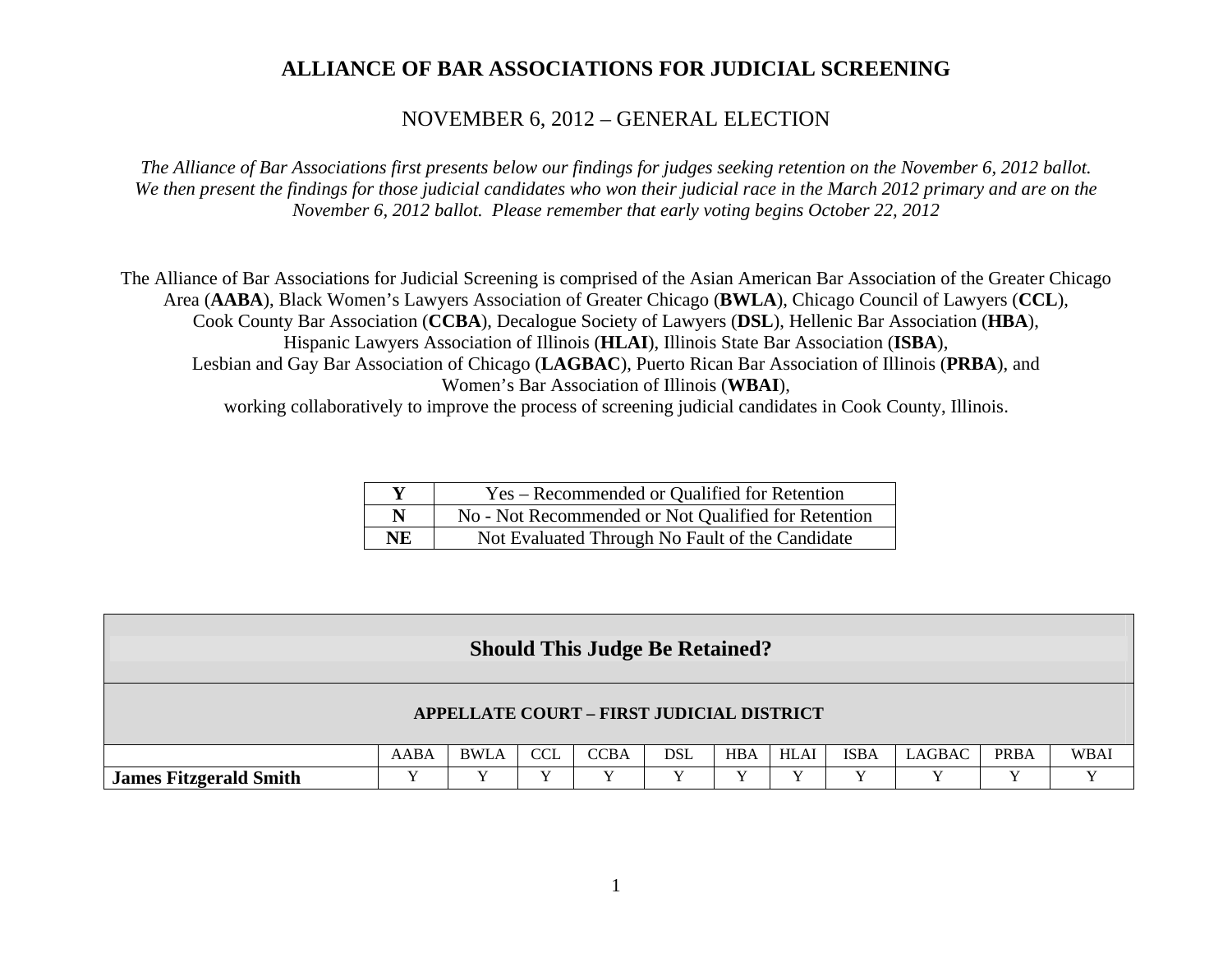|                             |             |             |            | <b>Should This Judge Be Retained?</b> |                |                |             |                |               |                |                |
|-----------------------------|-------------|-------------|------------|---------------------------------------|----------------|----------------|-------------|----------------|---------------|----------------|----------------|
|                             |             |             |            | <b>CIRCUIT COURT OF COOK COUNTY</b>   |                |                |             |                |               |                |                |
|                             | <b>AABA</b> | <b>BWLA</b> | <b>CCL</b> | <b>CCBA</b>                           | <b>DSL</b>     | <b>HBA</b>     | <b>HLAI</b> | <b>ISBA</b>    | <b>LAGBAC</b> | <b>PRBA</b>    | <b>WBAI</b>    |
| <b>Carole Kamin Bellows</b> | Y           | Y           | Y          | Y                                     | Y              | Y              | Y           | Y              | Y             | Y              | Y              |
| <b>Kathy M. Flanagan</b>    | $\mathbf Y$ | Y           | N          | Y                                     | Y              | Y              | Y           | Y              | Y             | Y              | Y              |
| <b>Moshe Jacobius</b>       | Y           | Y           | Y          | Y                                     | Y              | Y              | Y           | Y              | Y             | Y              | Y              |
| <b>Stuart F. Lubin</b>      | Y           | Y           | Y          | <b>NE</b>                             | Y              | $\mathbf Y$    | Y           | Y              | Y             | Y              | Y              |
| <b>Marvin P. Luckman</b>    | Y           | Y           | Y          | Y                                     | Y              | Y              | Y           | Y              | Y             | Y              | Y              |
| <b>Raymond Funderburk</b>   | Y           | Y           | Y          | Y                                     | Y              | Y              | Y           | Y              | Y             | Y              | Y              |
| <b>Stuart E. Palmer</b>     | Y           | Y           | Y          | Y                                     | Y              | Y              | Y           | Y              | Y             | Y              | Y              |
| <b>Martin S. Agran</b>      | Y           | Y           | Y          | Y                                     | Y              | Y              | Y           | Y              | Y             | Y              | Y              |
| <b>Patricia Banks</b>       | Y           | Y           | Y          | Y                                     | Y              | Y              | Y           | Y              | Y             | Y              | Y              |
| <b>Ronald F. Bartkowicz</b> | $\mathbf Y$ | Y           | Y          | Y                                     | Y              | Y              | Y           | Y              | Y             | Y              | Y              |
| <b>Robert Lopez Cepero</b>  | Y           | Y           | Y          | Y                                     | Y              | Y              | Y           | Y              | Y             | Y              | Y              |
| <b>Garritt E. Howard</b>    | Y           | Y           | Y          | Y                                     | Y              | Y              | Y           | Y              | Y             | Y              | Y              |
| Joseph G. Kazmierski Jr.    | Y           | Y           | Y          | Y                                     | Y              | Y              | Y           | Y              | Y             | Y              | Y              |
| E. Kenneth Wright, Jr.      | Y           | Y           | Y          | $\overline{Y}$                        | $\overline{Y}$ | $\overline{Y}$ | Y           | $\overline{Y}$ | Y             | $\overline{Y}$ | $\overline{Y}$ |
| <b>Cynthia Brim</b>         | NE          | N           | N          | N                                     | N              | $\mathbf N$    | Y           | N              | N             | $\mathbf N$    | $\overline{N}$ |
| <b>Rodney Hughes Brooks</b> | Y           | Y           | Y          | Y                                     | Y              | Y              | Y           | Y              | Y             | Y              | Y              |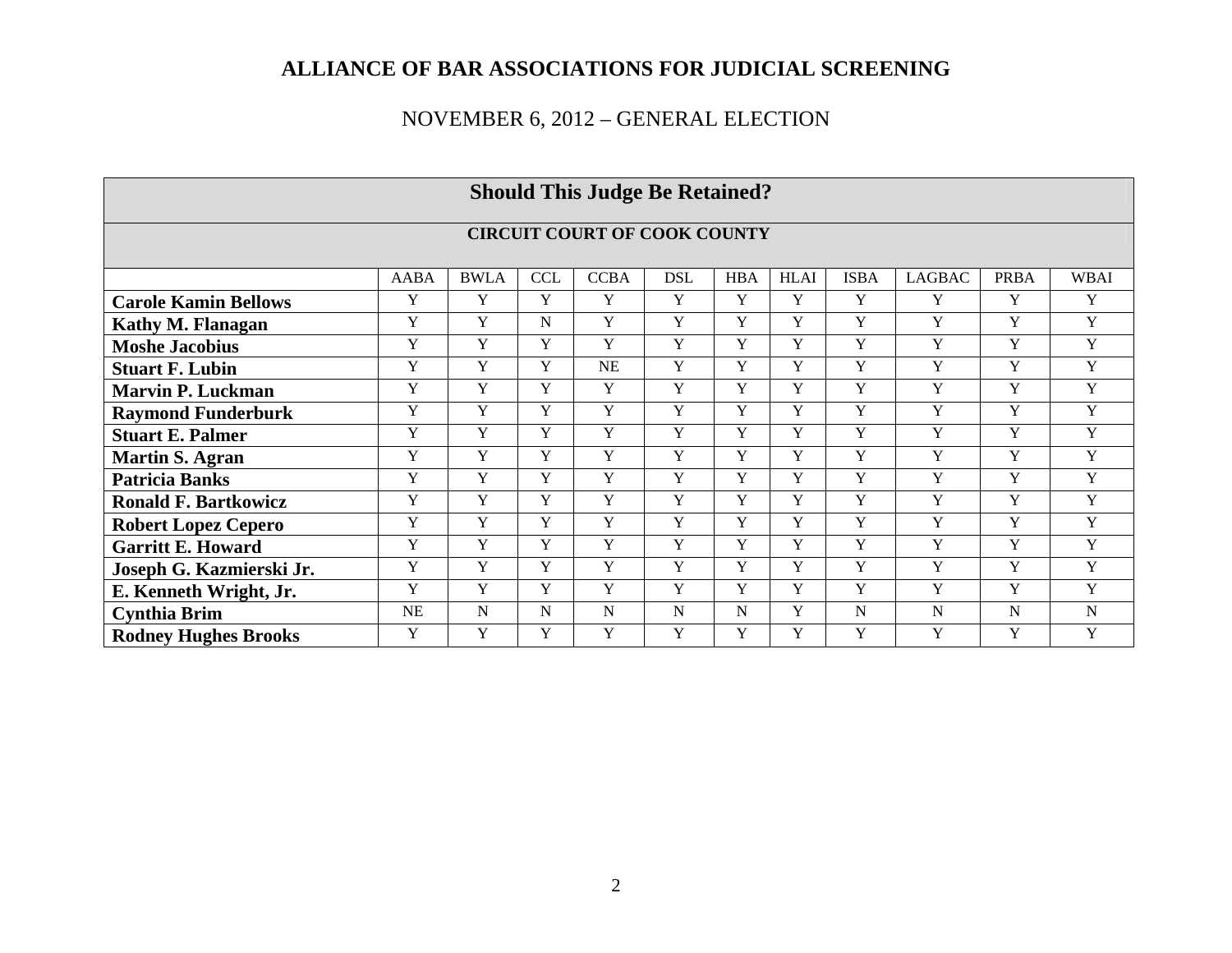|                                  |                         |                |                | <b>Should This Judge Be Retained?</b> |                |                |                |                |                |                |                |
|----------------------------------|-------------------------|----------------|----------------|---------------------------------------|----------------|----------------|----------------|----------------|----------------|----------------|----------------|
|                                  |                         |                |                | <b>CIRCUIT COURT OF COOK COUNTY</b>   |                |                |                |                |                |                |                |
|                                  | <b>AABA</b>             | <b>BWLA</b>    | <b>CCL</b>     | <b>CCBA</b>                           | <b>DSL</b>     | <b>HBA</b>     | <b>HLAI</b>    | <b>ISBA</b>    | <b>LAGBAC</b>  | <b>PRBA</b>    | <b>WBAI</b>    |
| <b>Maureen Elizabeth Connors</b> | Y                       | $\overline{Y}$ | $\overline{Y}$ | $\overline{Y}$                        | $\overline{Y}$ | $\overline{Y}$ | Y              | Y              | Y              | $\overline{Y}$ | Y              |
| <b>Christopher Donnelly</b>      | $\overline{Y}$          | $\overline{Y}$ | ${\bf N}$      | $\mathbf N$                           | $\overline{Y}$ | $\mathbf Y$    | ${\bf N}$      | $\mathbf N$    | $\mathbf N$    | $\overline{Y}$ | $\overline{N}$ |
| James D. Egan                    | $\overline{\mathbf{N}}$ | $\overline{N}$ | $\overline{N}$ | $\overline{N}$                        | $\overline{N}$ | $\overline{N}$ | $\overline{N}$ | $\overline{N}$ | $\mathbf N$    | $\overline{N}$ | $\overline{N}$ |
| <b>Catherine Marie Haberkorn</b> | $\mathbf Y$             | Y              | $\overline{Y}$ | Y                                     | Y              | $\mathbf Y$    | $\mathbf Y$    | Y              | Y              | Y              | Y              |
| <b>Lisa Ruble Murphy</b>         | $\overline{Y}$          | $\mathbf Y$    | $\overline{Y}$ | Y                                     | Y              | $\overline{Y}$ | $\overline{Y}$ | $\overline{Y}$ | $\mathbf N$    | $\overline{Y}$ | $\overline{Y}$ |
| Marya Nega                       | $\overline{Y}$          | $\overline{Y}$ | $\overline{Y}$ | Y                                     | Y              | $\overline{Y}$ | $\overline{Y}$ | $\overline{Y}$ | $\overline{Y}$ | $\overline{Y}$ | $\overline{Y}$ |
| <b>Lee Preston</b>               | $\mathbf Y$             | $\overline{Y}$ | $\overline{Y}$ | $\mathbf Y$                           | $\overline{Y}$ | $\mathbf Y$    | $\mathbf Y$    | $\overline{Y}$ | Y              | $\overline{Y}$ | Y              |
| Drella C. Savage                 | $\mathbf Y$             | $\mathbf Y$    | $\mathbf Y$    | Y                                     | Y              | $\mathbf Y$    | $\mathbf Y$    | $\mathbf Y$    | Y              | $\overline{Y}$ | $\overline{Y}$ |
| <b>James M. Varga</b>            | $\overline{Y}$          | $\overline{N}$ | $\overline{Y}$ | Y                                     | $\overline{Y}$ | $\overline{Y}$ | $\overline{Y}$ | $\overline{Y}$ | $\overline{Y}$ | $\overline{Y}$ | Y              |
| <b>Richard F. Walsh</b>          | $\mathbf Y$             | $\overline{Y}$ | $\overline{Y}$ | $\overline{Y}$                        | $\overline{Y}$ | $\overline{Y}$ | <b>NE</b>      | $\overline{Y}$ | $\overline{Y}$ | $\overline{Y}$ | $\overline{Y}$ |
| <b>Camille E. Willis</b>         | $\mathbf Y$             | $\mathbf Y$    | Y              | Y                                     | Y              | $\mathbf Y$    | $\mathbf Y$    | Y              | $\mathbf Y$    | $\overline{Y}$ | Y              |
| <b>Marcia Maras</b>              | $\overline{Y}$          | $\overline{Y}$ | Y              | Y                                     | Y              | $\overline{Y}$ | $\overline{Y}$ | Y              | $\overline{Y}$ | $\overline{Y}$ | Y              |
| <b>Peter Flynn</b>               | $\overline{Y}$          | $\overline{Y}$ | $\overline{Y}$ | Y                                     | $\overline{Y}$ | $\overline{Y}$ | Y              | $\overline{Y}$ | $\mathbf Y$    | $\overline{Y}$ | $\overline{Y}$ |
| Paul A. Karkula                  | $\overline{Y}$          | Y              | $\overline{Y}$ | $\overline{Y}$                        | $\overline{Y}$ | $\mathbf Y$    | $\mathbf Y$    | $\overline{Y}$ | $\overline{Y}$ | $\overline{Y}$ | Y              |
| P. Scott Neville, Jr.            | $\mathbf Y$             | $\overline{Y}$ | $\overline{Y}$ | $\overline{Y}$                        | $\overline{Y}$ | $\mathbf Y$    | $\mathbf Y$    | $\overline{Y}$ | $\mathbf Y$    | $\overline{Y}$ | Y              |
| <b>Maura Slattery Boyle</b>      | $\overline{Y}$          | $\overline{Y}$ | $\overline{Y}$ | Y                                     | $\overline{Y}$ | $\overline{Y}$ | $\overline{Y}$ | $\overline{Y}$ | $\overline{Y}$ | $\overline{Y}$ | $\overline{Y}$ |
| <b>Mary Margaret Brosnahan</b>   | $\overline{Y}$          | Y              | $\overline{Y}$ | $\overline{Y}$                        | $\overline{Y}$ | $\mathbf Y$    | Y              | $\overline{Y}$ | $\mathbf Y$    | $\overline{Y}$ | $\overline{Y}$ |
| <b>Matthew E. Coghlan</b>        | $\overline{Y}$          | $\overline{Y}$ | $\overline{Y}$ | Y                                     | Y              | $\overline{Y}$ | $\overline{Y}$ | $\overline{Y}$ | $\mathbf Y$    | $\overline{Y}$ | $\overline{Y}$ |
| <b>Loretta Eadie-Daniels</b>     | $\overline{Y}$          | $\overline{Y}$ | $\overline{Y}$ | $\overline{Y}$                        | $\overline{Y}$ | $\overline{Y}$ | $\overline{Y}$ | Y              | $\overline{Y}$ | $\overline{Y}$ | Y              |
| <b>Joyce Marie Murphy Gorman</b> | $\mathbf Y$             | $\overline{Y}$ | ${\bf N}$      | Y                                     | $\mathbf N$    | $\mathbf Y$    | $\mathbf Y$    | $\overline{Y}$ | $\overline{Y}$ | $\overline{Y}$ | Y              |
| <b>Joan Margaret O'Brien</b>     | $\overline{Y}$          | $\overline{Y}$ | $\overline{Y}$ | Y                                     | $\overline{Y}$ | $\overline{Y}$ | $\overline{Y}$ | $\overline{Y}$ | $\overline{Y}$ | $\overline{Y}$ | Y              |
| <b>Thomas David Roti</b>         | $\mathbf Y$             | $\overline{Y}$ | $\overline{Y}$ | Y                                     | $\overline{Y}$ | $\mathbf Y$    | $\mathbf Y$    | Y              | $\overline{Y}$ | $\overline{Y}$ | $\overline{Y}$ |
| <b>Colleen F. Sheehan</b>        | Y                       | $\mathbf Y$    | Y              | Y                                     | Y              | $\mathbf Y$    | $\mathbf Y$    | $\overline{Y}$ | $\mathbf Y$    | $\overline{Y}$ | $\overline{Y}$ |
| Pamela E. Hill - Veal            | $\overline{N}$          | N              | $\overline{N}$ | $\overline{N}$                        | $\overline{N}$ | $\overline{N}$ | $\overline{N}$ | $\overline{N}$ | $\mathbf N$    | $\overline{N}$ | $\overline{N}$ |
| <b>Orville E. Hambright</b>      | $\overline{Y}$          | $\overline{Y}$ | $\overline{Y}$ | $\overline{Y}$                        | Y              | $\overline{Y}$ | Y              | Y              | $\overline{Y}$ | $\overline{Y}$ | $\overline{Y}$ |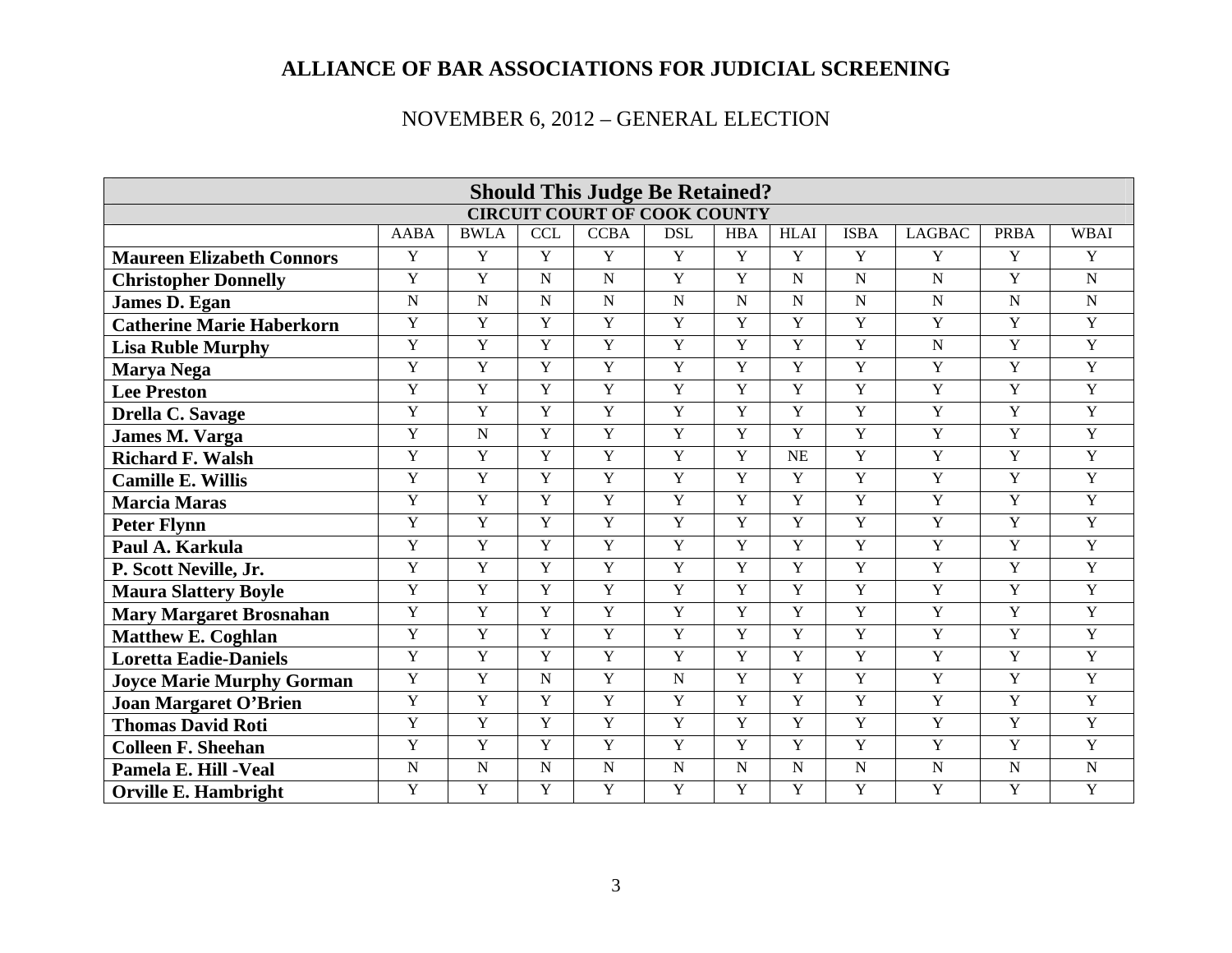|                               |             |             |            | <b>Should This Judge Be Retained?</b> |            |             |             |             |               |             |             |
|-------------------------------|-------------|-------------|------------|---------------------------------------|------------|-------------|-------------|-------------|---------------|-------------|-------------|
|                               |             |             |            | <b>CIRCUIT COURT OF COOK COUNTY</b>   |            |             |             |             |               |             |             |
|                               | <b>AABA</b> | <b>BWLA</b> | <b>CCL</b> | <b>CCBA</b>                           | <b>DSL</b> | <b>HBA</b>  | <b>HLAI</b> | <b>ISBA</b> | <b>LAGBAC</b> | <b>PRBA</b> | WBAI        |
| Michael J. Howlett Jr.        | Y           | Y           | Y          | Y                                     | Y          | Y           | Y           | Y           | Y             | Y           | Y           |
| <b>Carl Anthony Walker</b>    | Y           | Y           | Y          | Y                                     | Y          | Y           | Y           | Y           | Y             | Y           | Y           |
| <b>Daniel Patrick Brennan</b> | Y           | $\mathbf Y$ | Y          | Y                                     | Y          | $\mathbf Y$ | Y           | Y           | Y             | Y           | Y           |
| <b>Gloria Chevere</b>         | N           | N           | N          | N                                     | N          | N           | N           | N           | N             | Y           | $\mathbf N$ |
| <b>Grace G. Dickler</b>       | Y           | Y           | Y          | Y                                     | Y          | Y           | Y           | Y           | Y             | Y           | Y           |
| Ellen L. Flannigan            | Y           | Y           | Y          | Y                                     | Y          | Y           | Y           | Y           | Y             | $\mathbf Y$ | Y           |
| <b>Carol M. Howard</b>        | Y           | $\mathbf Y$ | Y          | Y                                     | Y          | $\mathbf Y$ | Y           | Y           | Y             | $\mathbf Y$ | Y           |
| <b>Jill C. Marisie</b>        | Y           | $\mathbf Y$ | Y          | Y                                     | Y          | $\mathbf Y$ | NE          | Y           | Y             | $\mathbf Y$ | $\mathbf Y$ |
| <b>James Michael McGing</b>   | Y           | Y           | Y          | Y                                     | Y          | Y           | Y           | Y           | Y             | Y           | Y           |
| <b>Mike McHale</b>            | Y           | Y           | Y          | Y                                     | Y          | $\mathbf Y$ | Y           | Y           | Y             | Y           | Y           |
| <b>James Patrick Murphy</b>   | Y           | Y           | Y          | Y                                     | Y          | Y           | Y           | Y           | Y             | Y           | Y           |
| <b>Thomas W. Murphy</b>       | Y           | Y           | Y          | Y                                     | Y          | $\mathbf Y$ | Y           | Y           | Y             | Y           | Y           |
| Patrick W. "Pat" O'Brien      | Y           | Y           | Y          | <b>NE</b>                             | Y          | Y           | Y           | Y           | Y             | Y           | Y           |
| <b>Ramon Ocasio III</b>       | Y           | Y           | Y          | Y                                     | Y          | Y           | Y           | Y           | Y             | Y           | Y           |
| <b>Mary Colleen Roberts</b>   | Y           | Y           | Y          | Y                                     | Y          | $\mathbf Y$ | Y           | Y           | Y             | Y           | Y           |
| Diane M. Shelley              | Y           | Y           | Y          | Y                                     | Y          | Y           | Y           | Y           | Y             | Y           | Y           |

| $\mathbf v$ | Yes – Recommended or Qualified for Retention        |
|-------------|-----------------------------------------------------|
| N           | No - Not Recommended or Not Qualified for Retention |
| NE          | Not Evaluated Through No Fault of the Candidate     |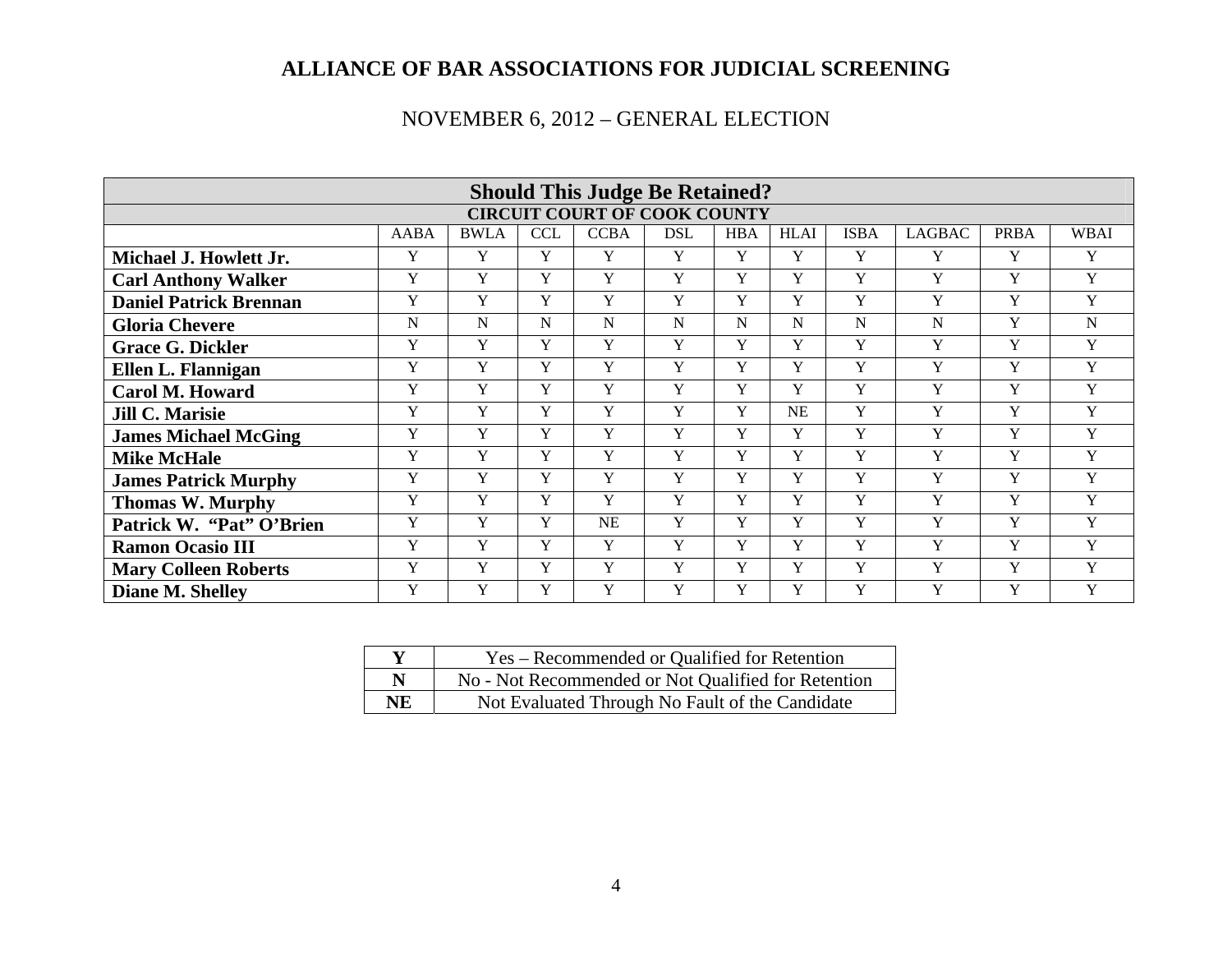# NOVEMBER 6, 2012 – GENERAL ELECTION

Key:

| HО | <b>Highly Qualified</b> | HR | Highly Recommended                              |
|----|-------------------------|----|-------------------------------------------------|
| WΛ | Well Oualified          |    | Recommended                                     |
|    | <b>Dualified</b>        | NR | Not Recommended                                 |
|    | Not Oualified           | NE | Not Evaluated Through No Fault of the Candidate |

| Supreme Court $-1st$ District                      | A<br>A<br>B<br>A | <sub>B</sub><br>W<br>A | $\mathsf{C}$<br>$\mathsf{C}$<br>L | C<br>$\sim$<br>U<br>B<br>A            | D<br>S  | H<br>B<br>A | Н<br>L<br>A | S<br>B<br>A | A<br>G<br>B                            | P<br>$\mathbb{R}$<br>B<br>A | W<br>в<br>A |
|----------------------------------------------------|------------------|------------------------|-----------------------------------|---------------------------------------|---------|-------------|-------------|-------------|----------------------------------------|-----------------------------|-------------|
| (all ballots)                                      |                  |                        |                                   |                                       |         |             |             |             | A<br>$\mathcal{C}$                     |                             |             |
| (To fill vacancy of the Hon. Thomas R. Fitzgerald) |                  |                        |                                   |                                       |         |             |             |             |                                        |                             |             |
| <b>Mary Jane Theis</b><br>D                        | R                | R                      | HQ                                | $\bf{R}$                              | HR      | $\bf R$     | HQ          | HQ          | <b>HR</b>                              | HQ                          | R           |
| <b>James G. Riley</b><br>$\boldsymbol{R}$          | R                | $\bf{R}$               | <b>NQ</b>                         | $\bf{R}$                              | R       | $\bf R$     | Q           | Q           | $\bf{R}$                               | Q                           | R           |
| Appellate Court $-1st$ District<br>(all ballots)   | A<br>A<br>B<br>A | <sub>B</sub><br>W<br>A | $\mathsf{C}$<br>$\mathsf{C}$<br>L | $\mathsf{C}$<br>$\sim$<br>U<br>B<br>A | D<br>S. | H<br>B<br>A | H<br>L<br>A | S<br>B<br>A | L<br>A<br>G<br>B<br>A<br>$\mathcal{C}$ | P<br>$\mathbb{R}$<br>B<br>A | W<br>в<br>A |
| (To fill vacancy of the Hon. Robert Cahill)        |                  |                        |                                   |                                       |         |             |             |             |                                        |                             |             |
| <b>Mathias Delort</b>                              | R                | R                      | WQ                                | $\bf{R}$                              | R       | R           | $\mathbf 0$ | HQ          | R                                      | 0                           | R           |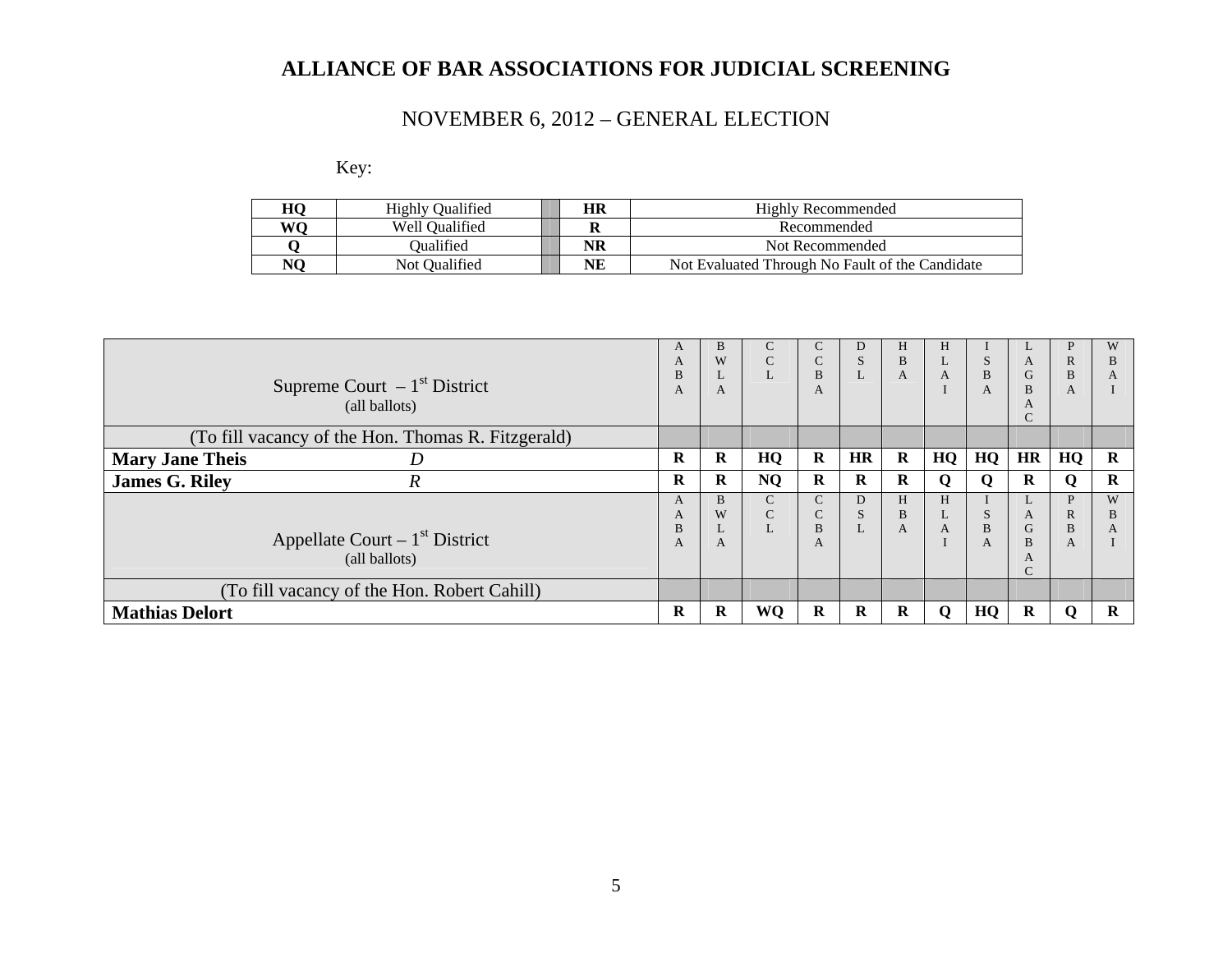| Appellate Court $-1st$ District<br>(all ballots)     | $\mathbf{A}$<br>$\mathsf{A}$<br>B<br>$\overline{A}$   | B<br>W<br>L<br>$\mathsf{A}$                       | $\mathsf{C}$<br>$\overline{C}$<br>L         | $\mathsf{C}$<br>$\mathsf{C}$<br><sub>B</sub><br>$\overline{A}$ | D<br>S<br>L                       | H<br>$\overline{B}$<br>$\mathbf{A}$ | H<br>L<br>$\mathbf{A}$<br>$\mathbf{I}$   | $\bf{I}$<br>S<br>B<br>$\overline{A}$                       | L<br>$\mathbf{A}$<br>G<br>$\overline{B}$<br>$\mathbf{A}$<br>$\mathcal{C}$ | $\mathbf{P}$<br>$\mathbb{R}$<br>B<br>$\mathbf{A}$              | W<br>B<br>$\mathbf{A}$<br>$\mathbf{I}$            |
|------------------------------------------------------|-------------------------------------------------------|---------------------------------------------------|---------------------------------------------|----------------------------------------------------------------|-----------------------------------|-------------------------------------|------------------------------------------|------------------------------------------------------------|---------------------------------------------------------------------------|----------------------------------------------------------------|---------------------------------------------------|
| (To fill vacancy of the Hon. Sharon Johnson Coleman) |                                                       |                                                   |                                             |                                                                |                                   |                                     |                                          |                                                            |                                                                           |                                                                |                                                   |
| <b>Nathaniel Howse</b>                               | Q                                                     | $\mathbf R$                                       | Q                                           | HR                                                             | <b>HR</b>                         | $\mathbf R$                         | HQ                                       | HQ                                                         | <b>HR</b>                                                                 | <b>HR</b>                                                      | $\mathbf{R}$                                      |
| Appellate Court $-1st$ District<br>(all ballots)     | $\overline{A}$<br>A<br>B<br>A                         | $\mathbf{B}$<br>W<br>L<br>A                       | $\overline{C}$<br>${\bf C}$<br>$\mathbf{L}$ | $\mathbf C$<br>$\mathbf C$<br>$\overline{B}$<br>A              | D<br>S<br>$\mathbf{L}$            | H<br>$\bf{B}$<br>$\mathbf{A}$       | H<br>L<br>$\overline{A}$<br>$\mathbf{I}$ | $\bf{I}$<br>${\bf S}$<br>$\overline{B}$<br>$\mathbf{A}$    | L<br>$\mathbf{A}$<br>G<br>$\, {\bf B}$<br>A<br>$\mathcal{C}$              | $\mathbf{P}$<br>${\bf R}$<br>$\mathbf{B}$<br>$\mathbf{A}$      | W<br>$\, {\bf B}$<br>$\mathbf{A}$<br>$\mathbf{I}$ |
| (To fill vacancy of the Hon. Michael J. Gallagher)   |                                                       |                                                   |                                             |                                                                |                                   |                                     |                                          |                                                            |                                                                           |                                                                |                                                   |
| P. Scott Neville, Jr.                                | $\mathbf R$                                           | $\mathbf R$                                       | Q                                           | HR                                                             | HR                                | $\mathbf R$                         | HQ                                       | HQ                                                         | HR                                                                        | HQ                                                             | $\mathbf R$                                       |
| Appellate Court $-1st$ District<br>(all ballots)     | $\mathbf{A}$<br>$\mathbf{A}$<br>B<br>$\overline{A}$   | $\mathbf{B}$<br>W<br>$\mathbf{L}$<br>$\mathsf{A}$ | $\mathsf{C}$<br>$\mathbf C$<br>L            | $\mathbf C$<br>$\mathsf{C}$<br>$\overline{B}$<br>A             | D<br><sub>S</sub><br>$\mathbf{L}$ | H<br>$\bf{B}$<br>$\overline{A}$     | H<br>L<br>$\overline{A}$<br>$\mathbf{I}$ | $\mathbf I$<br>${\bf S}$<br>$\bf{B}$<br>$\overline{A}$     | L<br>A<br>G<br>$\overline{B}$<br>$\mathbf{A}$<br>$\mathcal{C}$            | $\mathbf{P}$<br>$\mathbb{R}$<br>$\mathbf{B}$<br>$\overline{A}$ | W<br>B<br>A<br>$\mathbf{I}$                       |
| (To fill vacancy of the Hon. Sheila M. O'Brien)      |                                                       |                                                   |                                             |                                                                |                                   |                                     |                                          |                                                            |                                                                           |                                                                |                                                   |
| <b>Jesse G. Reyes</b>                                | $\mathbf R$                                           | ${\bf R}$                                         | Q                                           | HR                                                             | HR                                | $\mathbf R$                         | Q                                        | Q                                                          | $\mathbf R$                                                               | HQ                                                             | $\mathbf R$                                       |
| Appellate Court $-1st$ District<br>(all ballots)     | $\mathbf{A}$<br>$\mathbf{A}$<br>B<br>$\overline{A}$   | B<br>W<br>L<br>$\mathsf{A}$                       | $\mathbf C$<br>$\mathbf C$<br>$\mathbf{L}$  | $\mathsf{C}$<br>$\mathbf C$<br>B<br>A                          | D<br>S<br>$\mathbf{L}$            | H<br>$\, {\bf B}$<br>$\mathbf{A}$   | H<br>L<br>$\mathbf{A}$<br>$\mathbf{I}$   | $\mathbf I$<br>${\bf S}$<br>$\, {\bf B}$<br>$\overline{A}$ | L<br>$\mathbf{A}$<br>G<br>$\overline{B}$<br>A<br>$\mathsf{C}$             | $\mathbf{P}$<br>${\bf R}$<br>$\bf{B}$<br>$\overline{A}$        | W<br>B<br>A<br>$\mathbf{I}$                       |
| (To fill vacancy of the Hon. Mary Jane Theis)        |                                                       |                                                   |                                             |                                                                |                                   |                                     |                                          |                                                            |                                                                           |                                                                |                                                   |
| <b>Maureen Elizabeth Connors</b>                     | $\mathbf R$                                           | $\mathbf R$                                       | <b>WQ</b>                                   | $\mathbf R$                                                    | $\mathbf R$                       | $\mathbf R$                         | HQ                                       | Q                                                          | $\mathbf R$                                                               | HQ                                                             | $\mathbf R$                                       |
| Appellate Court $-1st$ District<br>(all ballots)     | $\mathbf{A}$<br>$\overline{A}$<br>B<br>$\overline{A}$ | B<br>W<br>L<br>A                                  | $\mathbf C$<br>$\mathbf C$<br>$\mathbf{L}$  | $\mathbf C$<br>$\mathsf{C}$<br>$\mathbf{B}$<br>A               | D<br>S<br>$\mathbf{L}$            | H<br>B<br>$\mathbf{A}$              | H<br>L<br>$\mathbf{A}$<br>$\mathbf{I}$   | $\mathbf I$<br>S<br>$\, {\bf B}$<br>A                      | L<br>$\mathbf{A}$<br>$\mathbf G$<br>B<br>A<br>$\mathsf{C}$                | $\mathbf{P}$<br>$\mathbb{R}$<br>$\mathbf{B}$<br>$\mathbf{A}$   | W<br>B<br>$\overline{A}$<br>$\mathbf{I}$          |
| (To fill vacancy of the Hon. John P. Tully)          |                                                       |                                                   |                                             |                                                                |                                   |                                     |                                          |                                                            |                                                                           |                                                                |                                                   |
| <b>Terrence Lavin</b>                                | R                                                     | $\bf R$                                           | Q                                           | $\mathbf R$                                                    | $\bf R$                           | $\bf R$                             | HQ                                       | Q                                                          | $\mathbf R$                                                               | Q                                                              | $\bf{R}$                                          |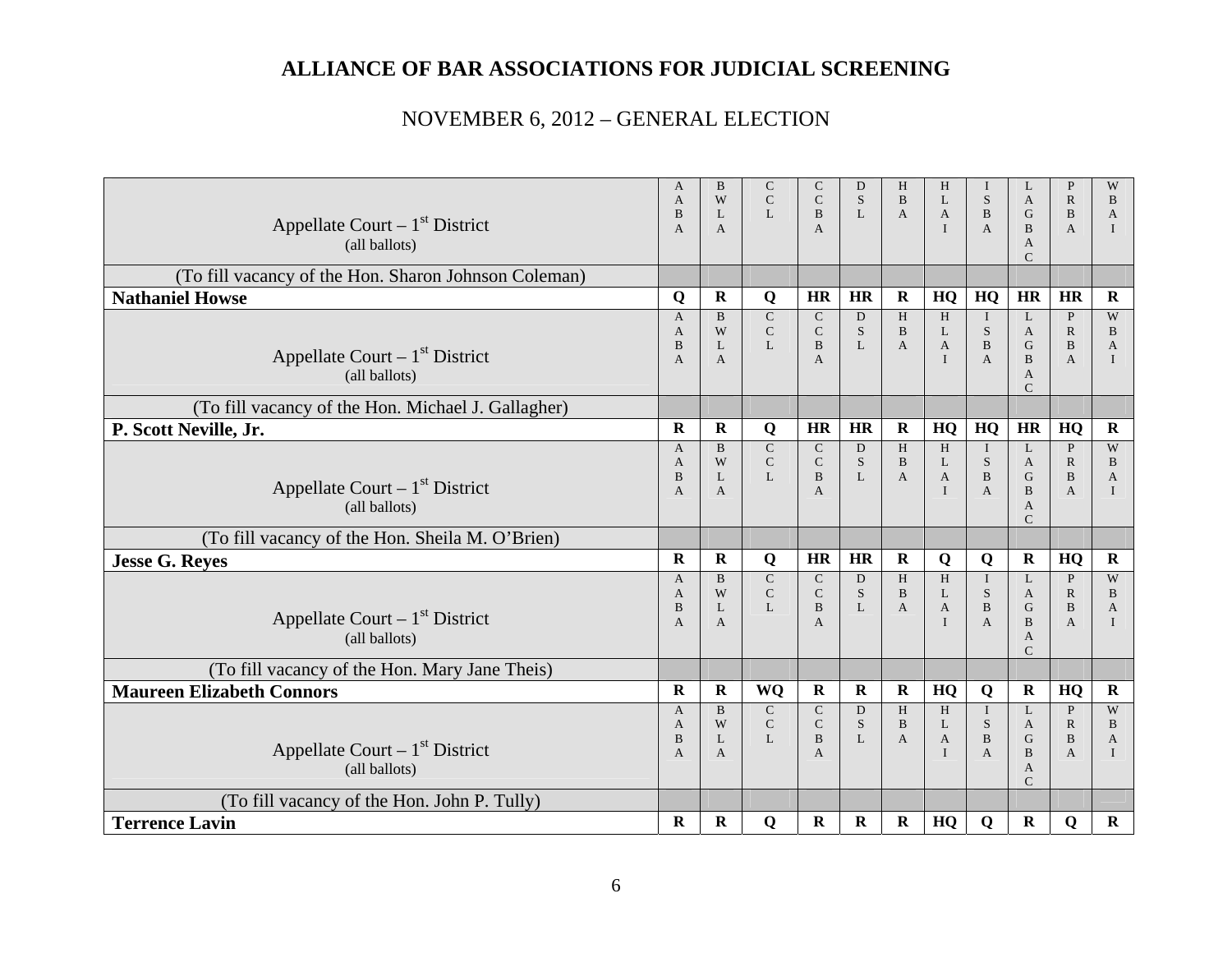| Circuit Court – Cook County<br>(all ballots)         | A<br>$\mathbf{A}$<br>B<br>$\overline{A}$            | B<br>W<br>L<br>$\mathbf{A}$            | C<br>$\mathbf C$<br>L                       | C<br>$\mathsf{C}$<br>B<br>$\mathbf{A}$           | D<br>S.<br>L           | H<br>$\overline{B}$<br>A          | H<br>L<br>$\mathbf{A}$<br>$\mathbf{I}$      | S<br>$\bf{B}$<br>$\mathbf{A}$                      | L<br>A<br>G<br>$\mathbf{B}$<br>A                                    | P<br>$\mathbb{R}$<br>$\bf{B}$<br>$\mathbf{A}$                  | W<br>B<br>$\mathbf{A}$<br>$\mathbf{I}$   |
|------------------------------------------------------|-----------------------------------------------------|----------------------------------------|---------------------------------------------|--------------------------------------------------|------------------------|-----------------------------------|---------------------------------------------|----------------------------------------------------|---------------------------------------------------------------------|----------------------------------------------------------------|------------------------------------------|
| (To fill vacancy of the Hon. Claudia G. Conlon)      |                                                     |                                        |                                             |                                                  |                        |                                   |                                             |                                                    | $\mathsf{C}$                                                        |                                                                |                                          |
| <b>Karen Lynn O'Malley</b>                           | Q                                                   | ${\bf R}$                              | Q                                           | $\mathbf R$                                      | $\mathbf R$            | $\mathbf R$                       | Q                                           | Q                                                  | $\mathbf R$                                                         | Q                                                              | $\mathbf R$                              |
| Circuit Court – Cook County<br>(all ballots)         | $\mathbf{A}$<br>$\mathsf{A}$<br>B<br>$\overline{A}$ | $\, {\bf B}$<br>W<br>L<br>$\mathsf{A}$ | ${\bf C}$<br>$\mathbf C$<br>L               | $\mathbf C$<br>$\mathsf{C}$<br>B<br>$\mathsf{A}$ | D<br>S.<br>L           | H<br>$\mathbf{B}$<br>$\mathbf{A}$ | $\,$ H<br>L<br>$\mathbf{A}$<br>$\mathbf{I}$ | $\mathbf I$<br>S<br>$\, {\bf B}$<br>A              | L<br>$\mathbf{A}$<br>G<br>$\overline{B}$<br>A<br>$\mathcal{C}$      | $\, {\bf P}$<br>$\mathbb{R}$<br>$\, {\bf B}$<br>$\mathbf{A}$   | W<br>B<br>$\overline{A}$<br>$\mathbf{I}$ |
| (To fill vacancy of the Hon. Daniel E. Jordan)       |                                                     |                                        |                                             |                                                  |                        |                                   |                                             |                                                    |                                                                     |                                                                |                                          |
| <b>Jean M. Prendergast Rooney</b>                    | $\mathbf R$                                         | ${\bf R}$                              | WQ                                          | ${\bf R}$                                        | <b>HR</b>              | $\mathbf R$                       | $\mathbf Q$                                 | Q                                                  | $\mathbf R$                                                         | Q                                                              | $\mathbf R$                              |
| Circuit Court – Cook County<br>(all ballots)         | $\mathbf{A}$<br>$\mathbf{A}$<br>B<br>$\overline{A}$ | $\mathbf{B}$<br>W<br>L<br>$\mathsf{A}$ | $\mathsf{C}$<br>$\mathbf C$<br>L            | $\mathbf C$<br>$\mathbf C$<br>B<br>A             | D<br><sub>S</sub><br>L | H<br>$\mathbf{B}$<br>$\mathbf{A}$ | H<br>L<br>$\mathbf{A}$<br>$\mathbf{I}$      | $\bf{I}$<br>S<br>$\bf{B}$<br>$\overline{A}$        | L<br>$\mathbf{A}$<br>G<br>$\overline{B}$<br>A<br>$\mathcal{C}$      | $\mathbf{P}$<br>$\mathbb{R}$<br>$\mathbf{B}$<br>$\overline{A}$ | W<br>B<br>$\mathbf{A}$<br>$\mathbf{I}$   |
| (To fill vacancy of the Hon. Dorothy Kirie Kinnaird) |                                                     |                                        |                                             |                                                  |                        |                                   |                                             |                                                    |                                                                     |                                                                |                                          |
| <b>Erica Reddick</b>                                 | Q                                                   | $\mathbf R$                            | Q                                           | HR                                               | $\mathbf R$            | $\mathbf R$                       | Q                                           | HQ                                                 | $\mathbf R$                                                         | Q                                                              | $\mathbf R$                              |
| Circuit Court – Cook County<br>(all ballots)         | $\mathbf{A}$<br>$\mathbf{A}$<br>B<br>$\overline{A}$ | $\mathbf{B}$<br>W<br>L<br>$\mathsf{A}$ | $\overline{C}$<br>$\mathbf C$<br>L          | $\mathsf{C}$<br>$\mathbf C$<br>$\bf{B}$<br>A     | D<br>S<br>L            | H<br>B<br>A                       | H<br>L<br>$\mathbf{A}$<br>$\mathbf{I}$      | $\mathbf I$<br>S<br>$\, {\bf B}$<br>$\overline{A}$ | L<br>$\mathbf{A}$<br>G<br>$\overline{B}$<br>A<br>$\mathcal{C}$      | $\mathbf{P}$<br>$\mathbb{R}$<br>$\, {\bf B}$<br>$\overline{A}$ | W<br>B<br>$\mathbf{A}$<br>$\mathbf{I}$   |
| (To fill vacancy of the Hon. John J. Moran)          |                                                     |                                        |                                             |                                                  |                        |                                   |                                             |                                                    |                                                                     |                                                                |                                          |
| <b>Russell W. Hartigan</b>                           | Q                                                   | <b>NE</b>                              | Q                                           | $\bf{R}$                                         | <b>HR</b>              | $\bf R$                           | Q                                           | HQ                                                 | HR                                                                  | Q                                                              | $\mathbf R$                              |
| Circuit Court – Cook County<br>(all ballots)         | $\mathbf{A}$<br>$\mathbf{A}$<br>B<br>$\mathsf{A}$   | $\mathbf{B}$<br>W<br>L<br>$\mathsf{A}$ | $\mathsf{C}$<br>$\mathbf C$<br>$\mathbf{L}$ | $\mathsf{C}$<br>$\mathbf C$<br>$\mathbf{B}$<br>A | D<br>S<br>L            | H<br>B<br>A                       | H<br>L<br>$\mathbf{A}$<br>$\mathbf{I}$      | $\mathbf{I}$<br>S<br>$\, {\bf B}$<br>A             | L<br>$\mathbf{A}$<br>G<br>$\bf{B}$<br>$\mathbf{A}$<br>$\mathcal{C}$ | $\mathbf{P}$<br>$\mathbb{R}$<br>$\, {\bf B}$<br>$\mathbf{A}$   | W<br>B<br>A<br>$\mathbf{I}$              |
| (To fill vacancy of the Hon. Donald J. O'Brien Jr.)  |                                                     |                                        |                                             |                                                  |                        |                                   |                                             |                                                    |                                                                     |                                                                |                                          |
| <b>Cynthia Ramirez</b>                               | Q                                                   | $\bf{R}$                               | Q                                           | R                                                | <b>HR</b>              | $\bf R$                           | HR                                          | Q                                                  | $\bf{R}$                                                            | <b>HR</b>                                                      | $\mathbf R$                              |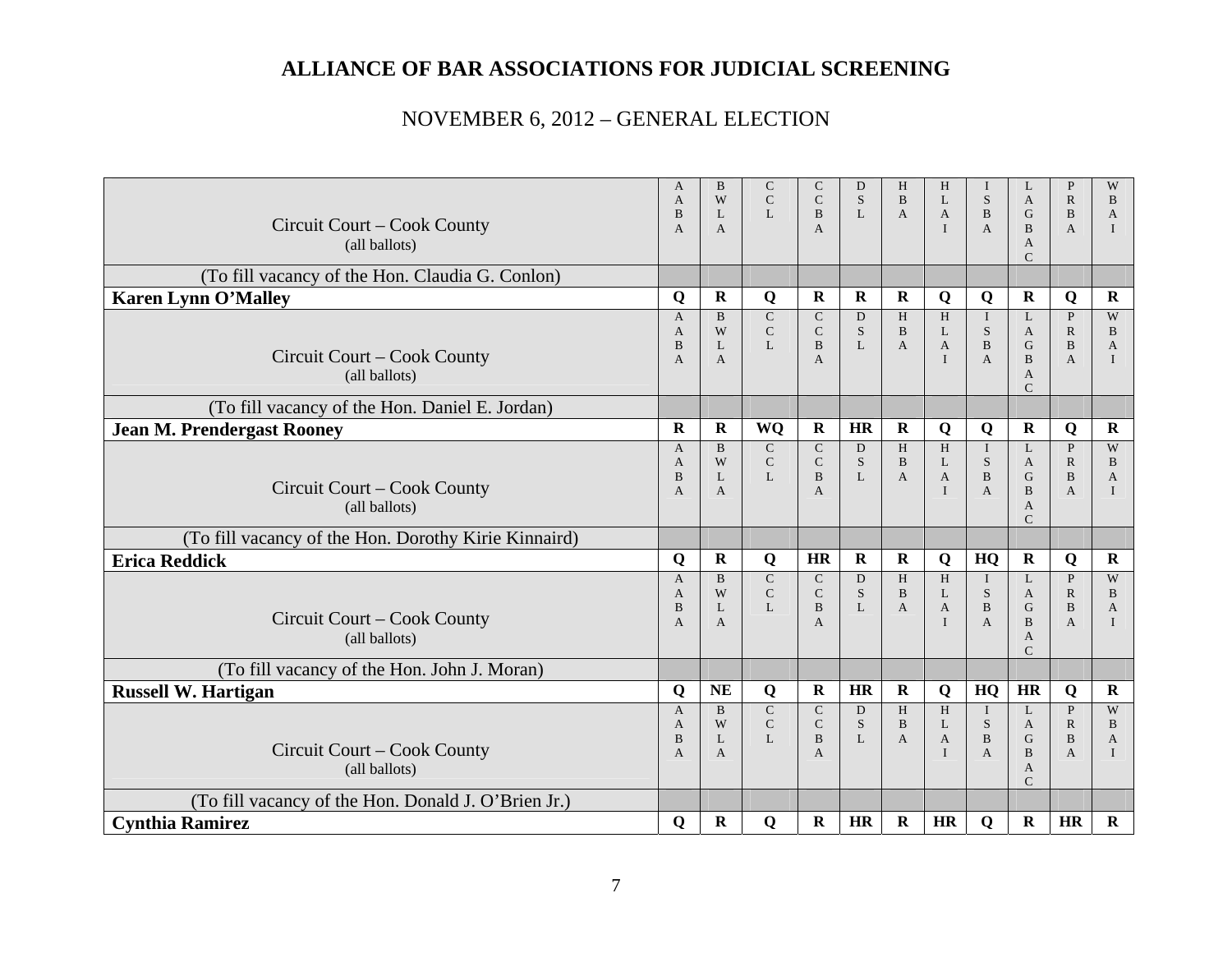| Circuit Court – Cook County<br>(all ballots)           | $\mathbf{A}$<br>$\mathbf{A}$<br>B<br>$\overline{A}$   | B<br>W<br>L<br>$\mathbf{A}$            | $\mathbf C$<br>$\mathbf C$<br>$\mathbf{L}$ | $\mathsf{C}$<br>$\mathsf{C}$<br>B<br>$\mathbf{A}$ | D<br>S.<br>L           | H<br>$\mathbf{B}$<br>A            | H<br>L<br>$\mathbf{A}$<br>$\mathbf{I}$      | S<br>B<br>$\mathbf{A}$                                     | L<br>A<br>G<br>$\bf{B}$<br>A<br>$\mathsf{C}$                                     | $\, {\bf P}$<br>$\mathbb{R}$<br>$\bf{B}$<br>$\overline{A}$     | W<br>B<br>$\mathbf{A}$<br>$\bf{I}$                |
|--------------------------------------------------------|-------------------------------------------------------|----------------------------------------|--------------------------------------------|---------------------------------------------------|------------------------|-----------------------------------|---------------------------------------------|------------------------------------------------------------|----------------------------------------------------------------------------------|----------------------------------------------------------------|---------------------------------------------------|
| (To fill vacancy of the Hon. Margaret O'Mara Frossard) |                                                       |                                        |                                            |                                                   |                        |                                   |                                             |                                                            |                                                                                  |                                                                |                                                   |
| <b>Diann Karen Marsalek</b>                            | Q                                                     | $\mathbf R$                            | <b>NQ</b>                                  | $\mathbf R$                                       | $\mathbf R$            | $\bf R$                           | Q                                           | Q                                                          | $\mathbf R$                                                                      | Q                                                              | $\mathbf R$                                       |
| Circuit Court – Cook County<br>(all ballots)           | $\mathbf{A}$<br>$\mathbf{A}$<br>B<br>$\overline{A}$   | $\mathbf{B}$<br>W<br>L<br>$\mathsf{A}$ | ${\bf C}$<br>$\mathbf C$<br>L              | $\mathbf C$<br>$\mathbf C$<br>B<br>$\mathbf{A}$   | D<br><sub>S</sub><br>L | H<br>$\overline{B}$<br>A          | $\,$ H<br>L<br>$\mathbf{A}$<br>$\mathbf{I}$ | $\bf{I}$<br>S<br>$\, {\bf B}$<br>A                         | L<br>$\mathbf{A}$<br>$\mathbf G$<br>$\mathbf{B}$<br>$\mathbf{A}$<br>$\mathsf{C}$ | $\, {\bf P}$<br>$\mathbb{R}$<br>$\, {\bf B}$<br>$\mathbf{A}$   | W<br><sub>B</sub><br>$\mathbf{A}$<br>$\mathbf{I}$ |
| (to fill vacancy of the Hon. Aurelia Pucinski)         |                                                       |                                        |                                            |                                                   |                        |                                   |                                             |                                                            |                                                                                  |                                                                |                                                   |
| <b>Lorna Ellen Propes</b>                              | Q                                                     | $\mathbf R$                            | <b>WQ</b>                                  | $\mathbf R$                                       | $\mathbf R$            | $\mathbf R$                       | HQ                                          | Q                                                          | <b>NR</b>                                                                        | Q                                                              | $\mathbf R$                                       |
| Circuit Court – Cook County<br>(all ballots)           | $\mathbf{A}$<br>A<br>B<br>$\overline{A}$              | $\mathbf{B}$<br>W<br>L<br>$\mathsf{A}$ | $\mathbf C$<br>$\mathbf C$<br>$\mathbf{L}$ | $\mathbf C$<br>$\mathsf{C}$<br>B<br>$\mathbf{A}$  | D<br>S.<br>L           | H<br>$\mathbf{B}$<br>$\mathbf{A}$ | H<br>L<br>$\mathbf{A}$<br>$\mathbf{I}$      | $\bf{I}$<br>S<br>$\bf{B}$<br>$\overline{A}$                | L<br>$\mathbf{A}$<br>G<br>$\overline{B}$<br>A<br>$\mathsf{C}$                    | $\, {\bf P}$<br>$\mathbb{R}$<br>$\mathbf{B}$<br>$\overline{A}$ | W<br>B<br>A<br>$\mathbf{I}$                       |
| (To fill vacancy of the Hon. Henry R. Simmons, Jr.)    |                                                       |                                        |                                            |                                                   |                        |                                   |                                             |                                                            |                                                                                  |                                                                |                                                   |
| Jessica A. O'Brien                                     | Q                                                     | $\mathbf R$                            | Q                                          | $\mathbf{R}$                                      | $\mathbf{R}$           | $\mathbf R$                       | Q                                           | Q                                                          | $\mathbf R$                                                                      | Q                                                              | $\mathbf R$                                       |
| Circuit Court – Cook County<br>(all ballots)           | $\overline{A}$<br>$\mathbf{A}$<br>B<br>$\overline{A}$ | $\mathbf{B}$<br>W<br>L<br>$\mathsf{A}$ | $\mathsf{C}$<br>${\bf C}$<br>L             | $\mathsf{C}$<br>$\mathbf C$<br>B<br>$\mathsf{A}$  | D<br>S<br>L            | H<br>B<br>A                       | H<br>L<br>$\mathbf{A}$<br>$\mathbf{I}$      | $\mathbf I$<br>${\bf S}$<br>$\, {\bf B}$<br>$\overline{A}$ | L<br>A<br>G<br>$\overline{B}$<br>A<br>$\mathcal{C}$                              | $\mathbf{P}$<br>${\bf R}$<br>$\, {\bf B}$<br>$\overline{A}$    | W<br>B<br>A<br>$\mathbf{I}$                       |
| (To fill vacancy of the Hon. Victoria A. Stewart)      |                                                       |                                        |                                            |                                                   |                        |                                   |                                             |                                                            |                                                                                  |                                                                |                                                   |
| <b>Pamela M. Leeming</b>                               | Q                                                     | $\mathbf R$                            | Q                                          | $\mathbf R$                                       | $\mathbf R$            | $\mathbf R$                       | Q                                           | Q                                                          | $\mathbf R$                                                                      | Q                                                              | $\mathbf R$                                       |
| Circuit Court – Cook County<br>(all ballots)           | $\overline{A}$<br>A<br>B<br>A                         | $\overline{B}$<br>W<br>L<br>A          | $\overline{C}$<br>$\mathbf C$<br>L         | $\mathsf{C}$<br>$\mathbf C$<br>B<br>A             | D<br>S<br>L            | H<br>B<br>A                       | H<br>L<br>A<br>$\mathbf{I}$                 | $\mathbf{I}$<br>S<br>$\, {\bf B}$<br>A                     | $\mathbf{L}$<br>A<br>G<br>$\overline{B}$<br>A<br>$\mathcal{C}$                   | $\mathbf{P}$<br>${\bf R}$<br>$\, {\bf B}$<br>$\mathbf{A}$      | W<br>B<br>$\overline{A}$<br>$\mathbf{I}$          |
| (To fill vacancy of the Hon. Paul Stralka)             |                                                       |                                        |                                            |                                                   |                        |                                   |                                             |                                                            |                                                                                  |                                                                |                                                   |
| <b>Michael Tully Mullen</b>                            | Q                                                     | $\bf R$                                | WQ                                         | $\mathbf R$                                       | HR                     | <b>NE</b>                         | HQ                                          | HQ                                                         | $\mathbf R$                                                                      | HQ                                                             | $\mathbf R$                                       |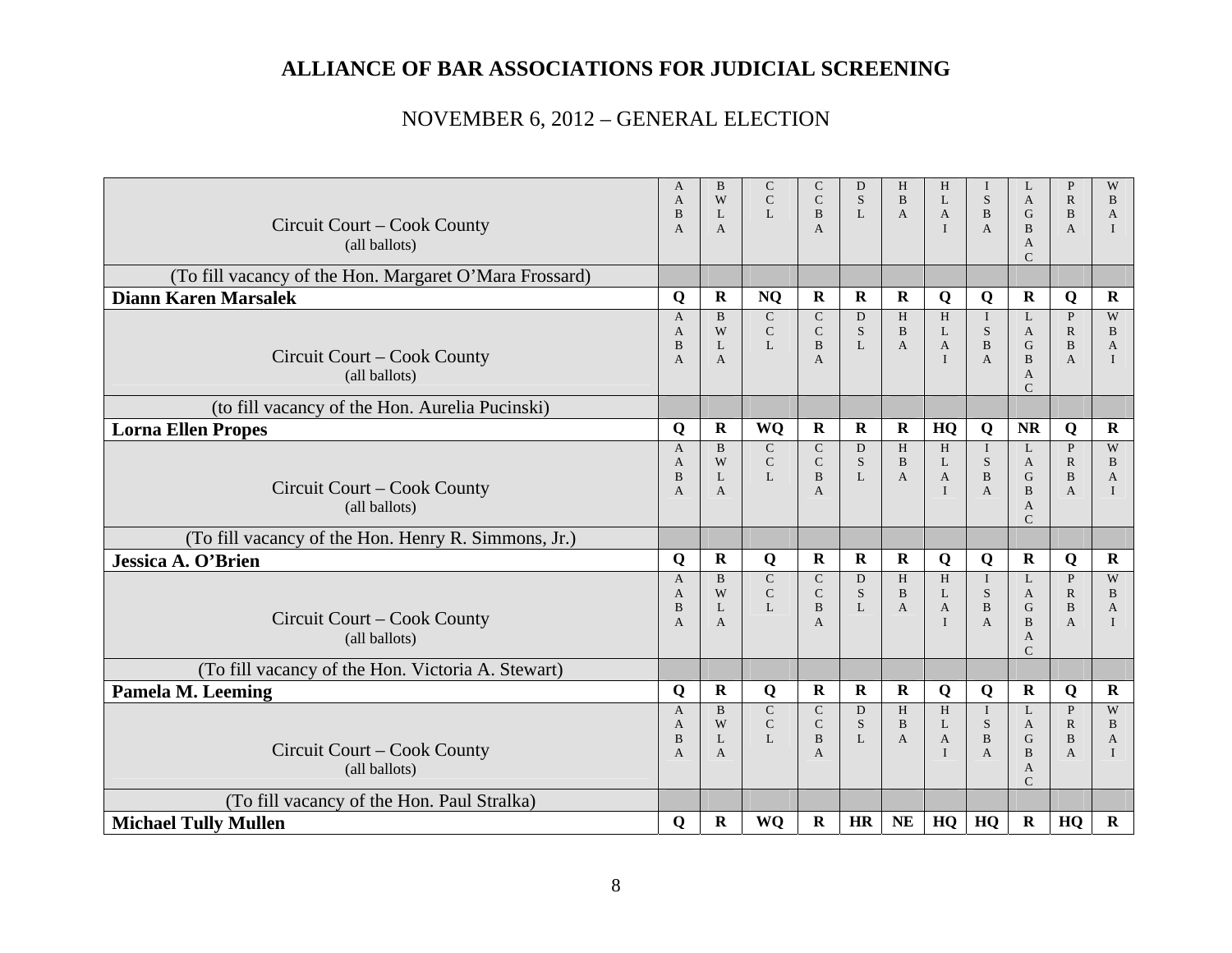|                                                       | A                              | B                   | $\mathsf{C}$   | $\mathsf{C}$                 | D            | H            | H           |                   | L                  | P                              | W                            |
|-------------------------------------------------------|--------------------------------|---------------------|----------------|------------------------------|--------------|--------------|-------------|-------------------|--------------------|--------------------------------|------------------------------|
|                                                       | $\mathbf{A}$                   | W                   | $\mathsf{C}$   | $\mathsf{C}$                 | S            | B            | L           | <sub>S</sub>      | $\mathbf{A}$       | $\mathbb{R}$                   | $\, {\bf B}$                 |
| Circuit Court – Cook County                           | $\, {\bf B}$<br>$\overline{A}$ | L<br>$\overline{A}$ | $\mathbf{L}$   | $\mathbf{B}$<br>$\mathbf{A}$ | L            | $\mathbf{A}$ | A           | B<br>$\mathsf{A}$ | G<br><sub>B</sub>  | B<br>A                         | $\mathbf{A}$<br>$\mathbf{I}$ |
| (all ballots)                                         |                                |                     |                |                              |              |              |             |                   | A                  |                                |                              |
|                                                       |                                |                     |                |                              |              |              |             |                   | C                  |                                |                              |
| (To fill vacancy of the Hon. John A. Ward)            |                                |                     |                |                              |              |              |             |                   |                    |                                |                              |
| <b>Elizabeth Mary Hayes</b>                           | Q                              | NR                  | <b>NQ</b>      | <b>NR</b>                    | <b>NR</b>    | <b>NR</b>    | $\mathbf Q$ | <b>NQ</b>         | $\mathbf R$        | Q                              | <b>NR</b>                    |
|                                                       |                                |                     |                |                              |              |              |             |                   |                    |                                |                              |
|                                                       | A                              | B                   | $\mathsf{C}$   | $\mathsf{C}$                 | D            | H            | H           |                   | L                  | P                              | W                            |
|                                                       | $\mathbf{A}$                   | W                   | ${\bf C}$      | $\mathsf{C}$                 | S            | $\mathbf{B}$ | L           | S                 | A                  | $\mathbb{R}$                   | $\mathbf{B}$                 |
| Circuit Court – Cook County                           | B<br>$\overline{A}$            | L<br>$\mathbf{A}$   | L              | $\, {\bf B}$<br>$\mathbf{A}$ | L            | $\mathbf{A}$ | A           | B<br>A            | G<br>B             | $\, {\bf B}$<br>$\overline{A}$ | A<br>I                       |
|                                                       |                                |                     |                |                              |              |              |             |                   | A                  |                                |                              |
|                                                       |                                |                     |                |                              |              |              |             |                   | $\mathsf{C}$       |                                |                              |
| <b>Second Subcircuit</b>                              |                                |                     |                |                              |              |              |             |                   |                    |                                |                              |
| (to fill vacancy of the Hon. Michael W. Stuttley)     |                                |                     |                |                              |              |              |             |                   |                    |                                |                              |
| Carl B. Boyd                                          | Q                              | NR                  | <b>NQ</b>      | $\mathbf R$                  | $\mathbf R$  | $\mathbf R$  | Q           | <b>NQ</b>         | $\mathbf R$        | Q                              | $\mathbf R$                  |
|                                                       | $\overline{A}$                 | $\mathbf{B}$        | $\overline{C}$ | $\mathsf{C}$                 | D            | H            | H           | $\mathbf{I}$      | L                  | $\mathbf{P}$                   | W                            |
|                                                       | A                              | W                   | $\mathbf C$    | $\mathsf{C}$                 | S            | $\, {\bf B}$ | L           | S                 | A                  | $\mathbb{R}$                   | $\bf{B}$                     |
| Circuit Court – Cook County                           | $\mathbf B$                    | L                   | L              | $\mathbf{B}$                 | $\mathbf{L}$ | $\mathbf{A}$ | A           | $\mathbf{B}$      | G                  | $\, {\bf B}$                   | $\mathbf{A}$                 |
|                                                       | $\overline{A}$                 | $\mathbf{A}$        |                | $\mathbf{A}$                 |              |              |             | $\mathbf{A}$      | B                  | $\overline{A}$                 | $\mathbf I$                  |
|                                                       |                                |                     |                |                              |              |              |             |                   | A<br>$\mathcal{C}$ |                                |                              |
| <b>Third Subcircuit</b>                               |                                |                     |                |                              |              |              |             |                   |                    |                                |                              |
| (To fill vacancy of the Hon. Patrick E. McGann)       |                                |                     |                |                              |              |              |             |                   |                    |                                |                              |
| <b>Maureen Leahy Delehanty</b>                        | Q                              | $\mathbf R$         | $\bf Q$        | $\mathbf R$                  | $\mathbf R$  | ${\bf R}$    | Q           | Q                 | $\mathbf R$        | Q                              | $\mathbf R$                  |
|                                                       | $\mathsf{A}$                   | <sub>B</sub>        | ${\bf C}$      | $\mathsf{C}$                 | D            | H            | H           | $\mathbf I$       | L                  | P                              | W                            |
|                                                       | A                              | W                   | ${\bf C}$      | $\mathbf C$                  | S            | $\mathbf{B}$ | L           | S                 | $\mathbf{A}$       | $\mathbb{R}$                   | $\, {\bf B}$                 |
| Circuit Court – Cook County                           | B                              | L                   | L              | B                            | $\mathbf{L}$ | A            | A           | B                 | G                  | $\, {\bf B}$                   | A                            |
|                                                       | $\overline{A}$                 | $\mathbf{A}$        |                | $\mathbf{A}$                 |              |              |             | $\mathsf{A}$      | B                  | $\overline{A}$                 |                              |
|                                                       |                                |                     |                |                              |              |              |             |                   | A<br>$\mathsf{C}$  |                                |                              |
| <b>Third Subcircuit</b>                               |                                |                     |                |                              |              |              |             |                   |                    |                                |                              |
| (To fill vacancy of the Hon. Colleen McSweeney Moore) |                                |                     |                |                              |              |              |             |                   |                    |                                |                              |
| Daniel R. Degnan                                      | <b>NQ</b>                      | <b>NR</b>           | <b>NR</b>      | NR                           | <b>NR</b>    | <b>NR</b>    | <b>NR</b>   | <b>NQ</b>         | <b>NR</b>          | <b>NQ</b>                      | <b>NR</b>                    |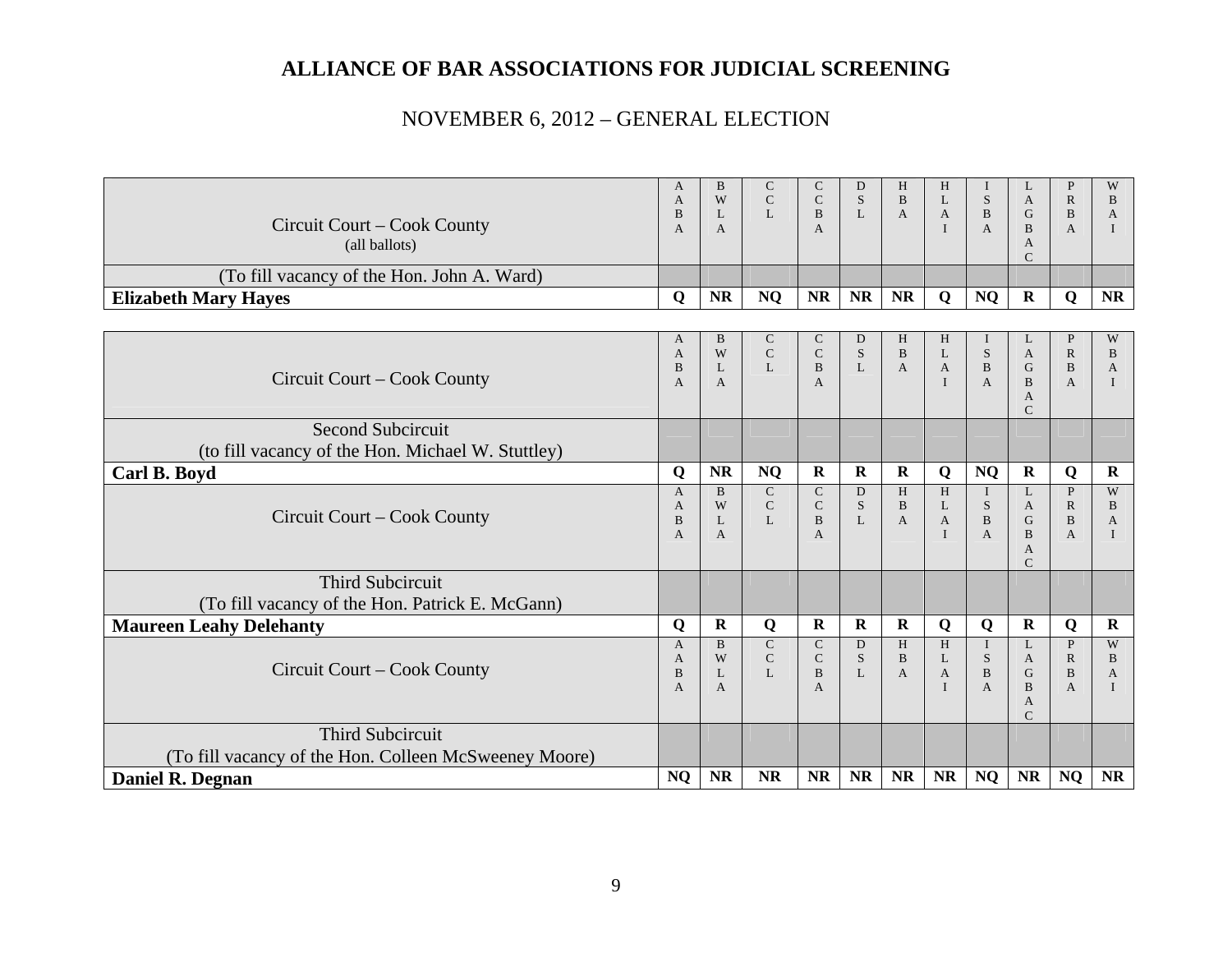| Circuit Court – Cook County                                              |                                          | B<br>W<br>L<br>$\mathbf{A}$            | C<br>$\mathsf{C}$<br>L                                  | C<br>$\mathsf{C}$<br>B<br>A            | D<br><sub>S</sub><br>L | H<br>$\mathbf{B}$<br>$\mathbf{A}$ | H<br>L<br>$\mathbf{A}$<br>$\mathbf{I}$ | S<br>$\, {\bf B}$<br>$\mathbf{A}$             | L<br>$\mathbf{A}$<br>G<br>$\mathbf{B}$<br>A<br>$\mathsf{C}$             | P<br>$\mathbb{R}$<br>B<br>$\overline{A}$                 | W<br>B<br>A<br>$\mathbf{I}$              |
|--------------------------------------------------------------------------|------------------------------------------|----------------------------------------|---------------------------------------------------------|----------------------------------------|------------------------|-----------------------------------|----------------------------------------|-----------------------------------------------|-------------------------------------------------------------------------|----------------------------------------------------------|------------------------------------------|
| <b>Fourth Subcircuit</b><br>(To fill vacancy of the Hon Daniel A. Riley) |                                          |                                        |                                                         |                                        |                        |                                   |                                        |                                               |                                                                         |                                                          |                                          |
| <b>Terry Gallagher</b><br>D                                              | Q                                        | $\mathbf R$                            | Q                                                       | $\mathbf R$                            | R                      | $\mathbf R$                       | Q                                      | Q                                             | $\mathbf R$                                                             | Q                                                        | $\mathbf R$                              |
| $\overline{R}$<br><b>Harry J. Fournier</b>                               | <b>NQ</b>                                | <b>NR</b>                              | NQ                                                      | $\mathbf R$                            | $\mathbf R$            | $\mathbf R$                       | Q                                      | Q                                             | $\mathbf R$                                                             | Q                                                        | $\mathbf R$                              |
| Circuit Court – Cook County                                              | $\mathbf{A}$<br>A<br>B<br>$\overline{A}$ | $\mathbf{B}$<br>W<br>L<br>$\mathbf{A}$ | ${\bf C}$<br>${\bf C}$<br>$\mathbf{L}$                  | $\mathbf C$<br>$\mathsf{C}$<br>B<br>A  | D<br>S.<br>L           | H<br>B<br>$\overline{A}$          | H<br>L<br>$\mathbf{A}$<br>T            | $\mathbf{I}$<br>S<br>$\bf{B}$<br>$\mathbf{A}$ | L<br>$\mathbf{A}$<br>$\mathbf G$<br>B<br>$\mathbf{A}$<br>$\mathcal{C}$  | $\mathbf{P}$<br>$\mathbb{R}$<br>$\bf{B}$<br>$\mathbf{A}$ | W<br>B<br>A<br>$\mathbf{I}$              |
| Fourth Subcircuit<br>(To fill Additional Judgeship "A")                  |                                          |                                        |                                                         |                                        |                        |                                   |                                        |                                               |                                                                         |                                                          |                                          |
| <b>Edward M. Maloney</b><br>$\boldsymbol{D}$                             | Q                                        | ${\bf R}$                              | Q                                                       | $\mathbf R$                            | $\bf R$                | $\mathbf R$                       | Q                                      | Q                                             | NR                                                                      | Q                                                        | $\mathbf R$                              |
| $\boldsymbol{R}$<br><b>Christine Cook</b>                                | <b>NQ</b>                                | $\bf NR$                               | $\bf Q$                                                 | <b>NR</b>                              | <b>NE</b>              | <b>NR</b>                         | <b>NR</b>                              | Q                                             | $\mathbf R$                                                             | Q                                                        | $\mathbf R$                              |
| Circuit Court - Cook County                                              | $\mathbf{A}$<br>A<br>B<br>$\overline{A}$ | $\mathbf{B}$<br>W<br>L<br>$\mathbf{A}$ | $\overline{\mathsf{C}}$<br>$\mathsf{C}$<br>$\mathbf{L}$ | $\mathsf{C}$<br>$\mathsf{C}$<br>B<br>A | D<br><sub>S</sub><br>L | H<br>B<br>$\mathbf{A}$            | H<br>L<br>$\mathbf{A}$<br>I            | $\mathbf{I}$<br>S<br>$\bf{B}$<br>$\mathbf{A}$ | L<br>$\mathbf{A}$<br>G<br>$\mathbf{B}$<br>$\mathbf{A}$<br>$\mathcal{C}$ | $\, {\bf P}$<br>$\mathbb{R}$<br>$\bf{B}$<br>$\mathbf{A}$ | W<br>B<br>$\overline{A}$<br>$\mathbf{I}$ |
| <b>Sixth Subcircuit</b><br>(To fill vacancy of the Hon. David Delgado)   |                                          |                                        |                                                         |                                        |                        |                                   |                                        |                                               |                                                                         |                                                          |                                          |
| <b>Beatriz Santiago</b>                                                  | Q                                        | $\mathbf R$                            | Q                                                       | R                                      | $\mathbf R$            | $\bf{R}$                          | Q                                      | Q                                             | HR                                                                      | HQ                                                       | $\mathbf R$                              |
| Circuit Court – Cook County                                              | $\mathbf{A}$<br>A<br>B<br>$\overline{A}$ | $\mathbf{B}$<br>W<br>L<br>A            | ${\bf C}$<br>${\bf C}$<br>$\mathbf{L}$                  | $\mathbf C$<br>$\mathbf C$<br>B<br>A   | D<br>S<br>L            | H<br>$\, {\bf B}$<br>$\mathbf{A}$ | H<br>L<br>$\overline{A}$<br>I          | $\mathbf{I}$<br>${\bf S}$<br>$\bf{B}$<br>A    | L<br>A<br>G<br>B<br>A<br>$\mathcal{C}$                                  | $\mathbf{P}$<br>$\mathbb{R}$<br>$\bf{B}$<br>$\mathbf{A}$ | W<br>B<br>A<br>$\mathbf{I}$              |
| Seventh Subcircuit<br>(To fill vacancy of the Hon. Dorothy F. Jones)     |                                          |                                        |                                                         |                                        |                        |                                   |                                        |                                               |                                                                         |                                                          |                                          |
| <b>Aicha Marie MacCarthy</b>                                             | Q                                        | $\mathbf R$                            | <b>NQ</b>                                               | <b>NR</b>                              | $\mathbf R$            | $\mathbf R$                       | <b>NR</b>                              | Q                                             | $\mathbf R$                                                             | Q                                                        | $\mathbf R$                              |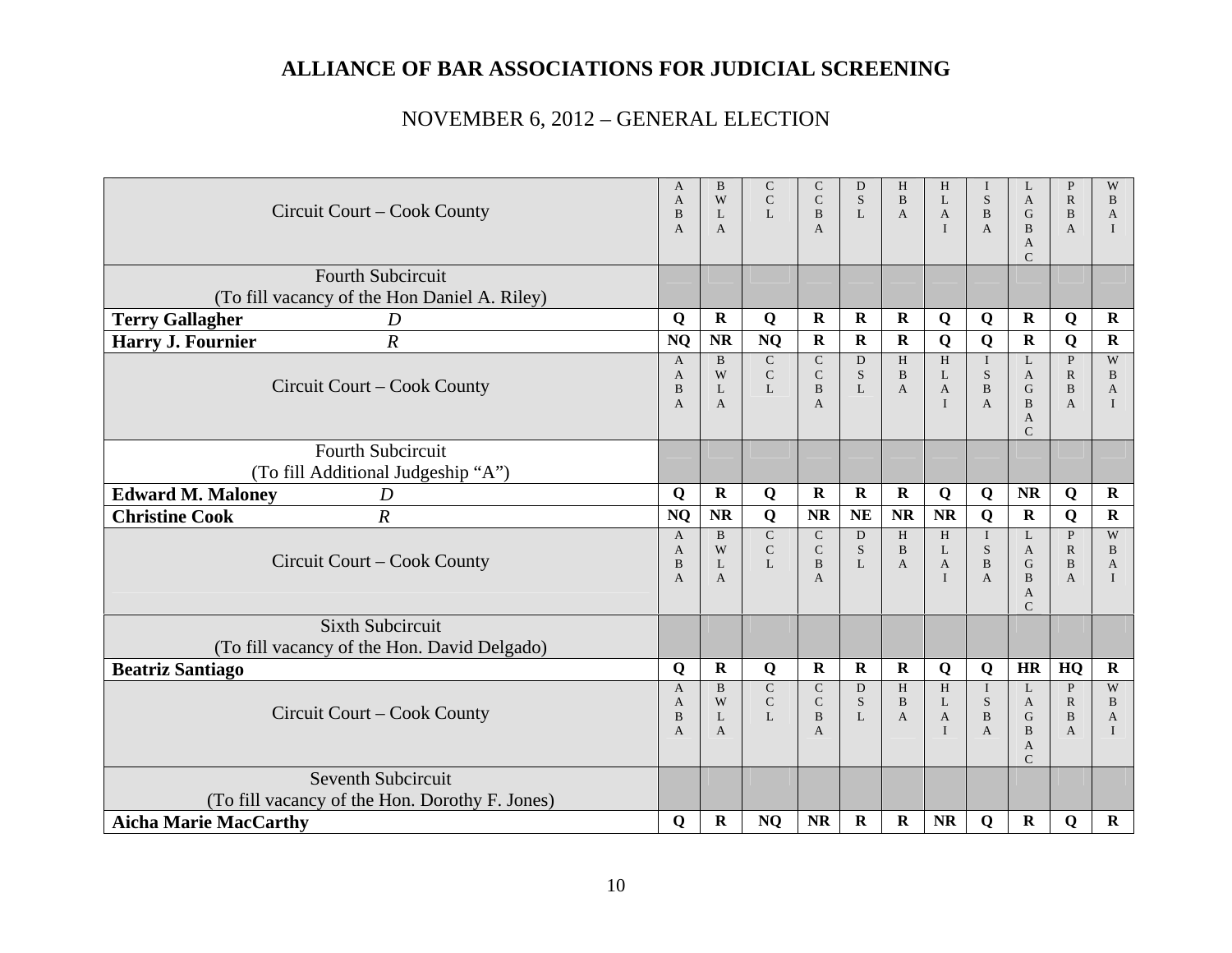|                                                   | A<br>A         | B<br>W            | C<br>$\mathsf{C}$        | C<br>$\mathsf{C}$         | D<br>S       | H<br>B            | H<br>L                       | T<br>S                       | L<br>A                        | P<br>$\mathbb{R}$              | W<br>B            |
|---------------------------------------------------|----------------|-------------------|--------------------------|---------------------------|--------------|-------------------|------------------------------|------------------------------|-------------------------------|--------------------------------|-------------------|
| Circuit Court – Cook County                       | B              | $\mathbf{L}$      | $\mathbf{L}$             | <sub>B</sub>              | $\mathbf{L}$ | $\mathbf{A}$      | $\mathbf{A}$                 | $\mathbf{B}$                 | G                             | B                              | $\overline{A}$    |
|                                                   | A              | A                 |                          | A                         |              |                   | $\mathbf{I}$                 | $\mathbf{A}$                 | B<br>$\mathbf{A}$             | $\overline{A}$                 |                   |
|                                                   |                |                   |                          |                           |              |                   |                              |                              | $\mathcal{C}$                 |                                |                   |
| Seventh Subcircuit                                |                |                   |                          |                           |              |                   |                              |                              |                               |                                |                   |
| (To fill vacancy of the Hon. Cheryl A. Starks)    |                |                   |                          |                           |              |                   |                              |                              |                               |                                |                   |
| <b>Tommy Brewer</b>                               | <b>NQ</b>      | $\mathbf R$       | Q                        | $\mathbf R$               | $\mathbf R$  | $\mathbf R$       | $\mathbf R$                  | <b>NQ</b>                    | <b>NE</b>                     | $\mathbf R$                    | $\mathbf R$       |
|                                                   | $\mathbf{A}$   | B<br>W            | ${\bf C}$<br>$\mathsf C$ | $\mathsf{C}$<br>${\bf C}$ | D<br>S       | H<br>B            | H<br>L                       | $\bf{I}$<br>${\bf S}$        | L<br>$\mathbf{A}$             | P<br>$\mathbb{R}$              | W<br>B            |
| Circuit Court – Cook County                       | A<br>B         | $\mathbf{L}$      | L                        | $\, {\bf B}$              | L            | A                 | $\mathbf{A}$                 | $\, {\bf B}$                 | G                             | B                              | A                 |
|                                                   | $\overline{A}$ | A                 |                          | A                         |              |                   | $\mathbf{I}$                 | $\overline{A}$               | $\bf{B}$                      | $\mathbf{A}$                   |                   |
|                                                   |                |                   |                          |                           |              |                   |                              |                              | $\mathbf{A}$<br>$\mathcal{C}$ |                                |                   |
| Seventh Subcircuit                                |                |                   |                          |                           |              |                   |                              |                              |                               |                                |                   |
| (To fill vacancy of the Hon. Lawrence W. Terrell) |                |                   |                          |                           |              |                   |                              |                              |                               |                                |                   |
| <b>William G. Gamboney</b>                        | Q              | $\mathbf R$       | Q                        | $\mathbf R$               | $\bf R$      | $\mathbf R$       | Q                            | Q                            | $\mathbf R$                   | Q                              | $\mathbf R$       |
|                                                   | $\overline{A}$ | <sub>B</sub>      | $\mathbf C$              | $\mathsf{C}$              | D            | H                 | H                            | $\mathbf{I}$                 | L                             | P                              | W                 |
| Circuit Court – Cook County                       | A<br>B         | W<br>$\mathbf{L}$ | $\mathbf C$<br>L         | $\mathbf C$<br>B          | S<br>L       | $\, {\bf B}$<br>A | L<br>$\mathbf{A}$            | S<br>$\mathbf{B}$            | $\mathbf{A}$<br>G             | $\mathbb{R}$<br>B              | B<br>$\mathbf{A}$ |
|                                                   | A              | A                 |                          | A                         |              |                   | $\mathbf{I}$                 | $\mathbf{A}$                 | $\bf{B}$                      | $\mathbf{A}$                   |                   |
|                                                   |                |                   |                          |                           |              |                   |                              |                              | $\mathbf{A}$<br>$\mathcal{C}$ |                                |                   |
| Seventh Subcircuit                                |                |                   |                          |                           |              |                   |                              |                              |                               |                                |                   |
| (To fill vacancy of the Hon. Amanda Toney)        |                |                   |                          |                           |              |                   |                              |                              |                               |                                |                   |
| <b>Kimberly D. Lewis</b>                          | <b>NQ</b>      | <b>NR</b>         | <b>NR</b>                | <b>NR</b>                 | <b>NR</b>    | <b>NR</b>         | NR                           | <b>NQ</b>                    | <b>NR</b>                     | <b>NQ</b>                      | <b>NR</b>         |
|                                                   | $\mathsf{A}$   | $\mathbf{B}$      | $\mathsf{C}$             | $\mathsf{C}$              | D            | H                 | H                            | $\mathbf{I}$                 | L                             | $\mathbf{P}$                   | W                 |
| Circuit Court – Cook County                       | A              | W                 | $\mathsf{C}$             | $\mathsf{C}$              | S            | B                 | L                            | S                            | $\mathbf{A}$                  | $\mathbb{R}$                   | B                 |
|                                                   | B<br>A         | $\mathbf{L}$<br>A | $\mathbf{L}$             | $\mathbf{B}$<br>A         | $\mathbf{L}$ | $\mathbf{A}$      | $\mathbf{A}$<br>$\mathbf{I}$ | $\, {\bf B}$<br>$\mathbf{A}$ | G<br>B                        | $\mathbf{B}$<br>$\overline{A}$ | $\mathbf{A}$      |
|                                                   |                |                   |                          |                           |              |                   |                              |                              | A                             |                                |                   |
| Eighth Subcircuit                                 |                |                   |                          |                           |              |                   |                              |                              | $\mathcal{C}$                 |                                |                   |
| (To fill vacancy of the Hon. Thomas R. Chiola)    |                |                   |                          |                           |              |                   |                              |                              |                               |                                |                   |
| <b>Celia Louise Gamrath</b>                       | $\mathbf Q$    | $\mathbf R$       | $\mathbf Q$              | R                         | $\mathbf R$  | $\mathbf R$       | $\mathbf Q$                  | $\mathbf Q$                  | $\mathbf R$                   | $\bf R$                        | $\mathbf R$       |
|                                                   |                |                   |                          |                           |              |                   |                              |                              |                               |                                |                   |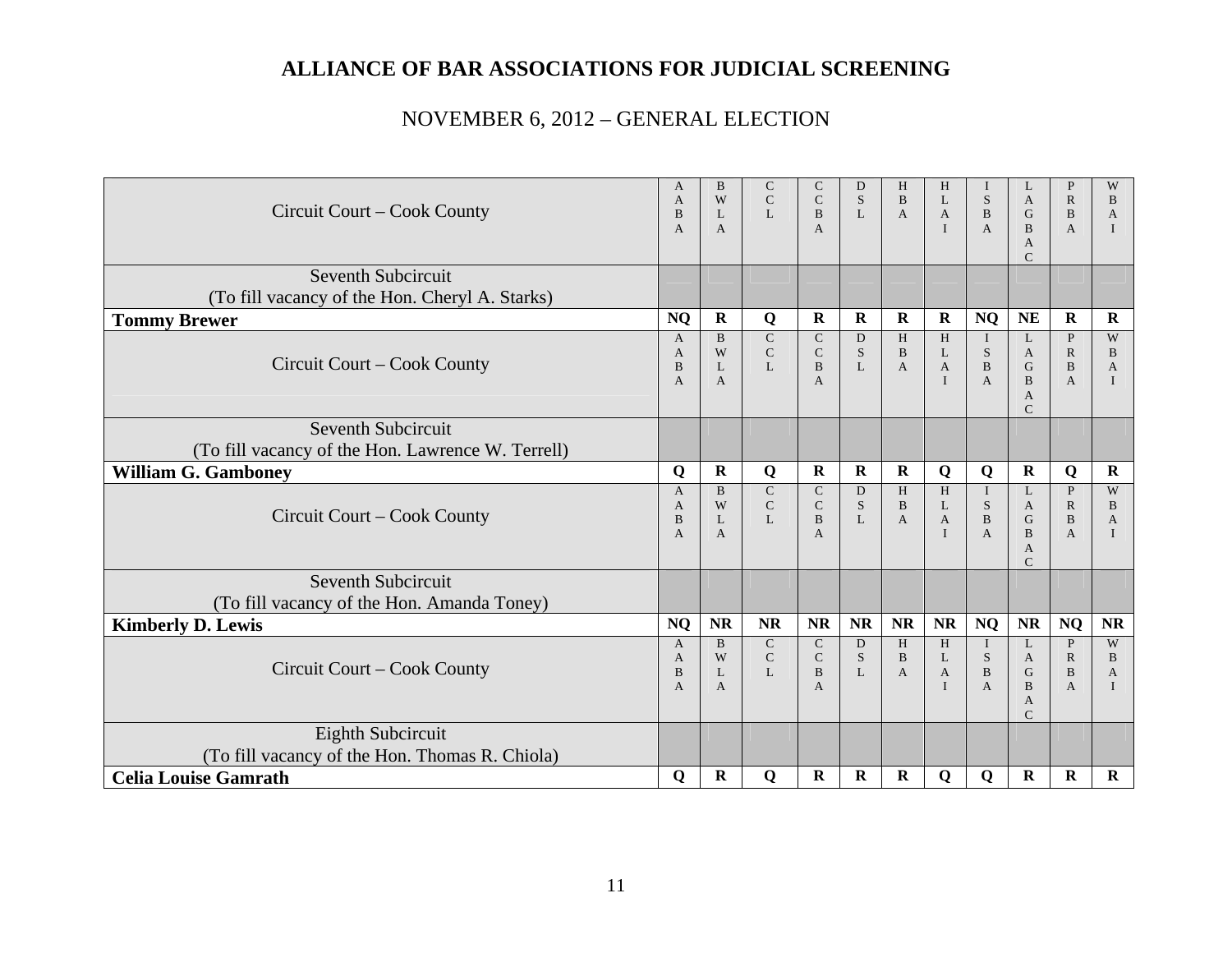|                                                    | A                   | B                 | $\mathsf{C}$                 | C                        | D           | H              | H                            | T                              | L                       | P                              | W            |
|----------------------------------------------------|---------------------|-------------------|------------------------------|--------------------------|-------------|----------------|------------------------------|--------------------------------|-------------------------|--------------------------------|--------------|
| Circuit Court – Cook County                        | A<br>B              | W<br>L            | $\mathsf{C}$<br>$\mathbf{L}$ | $\mathsf{C}$<br>B        | S<br>L      | B<br>A         | L<br>$\mathbf{A}$            | S<br>$\, {\bf B}$              | $\mathbf{A}$<br>G       | $\mathbb{R}$<br>$\, {\bf B}$   | B<br>A       |
|                                                    | A                   | A                 |                              | A                        |             |                | $\mathbf{I}$                 | $\mathbf{A}$                   | $\bf{B}$                | $\overline{A}$                 |              |
|                                                    |                     |                   |                              |                          |             |                |                              |                                | $\mathbf{A}$            |                                |              |
|                                                    |                     |                   |                              |                          |             |                |                              |                                | $\mathcal{C}$           |                                |              |
| Eighth Subcircuit                                  |                     |                   |                              |                          |             |                |                              |                                |                         |                                |              |
| (To fill vacancy of the Hon. Melvin J. Cole)       |                     |                   |                              |                          |             |                |                              |                                |                         |                                |              |
| John H. Ehrlich                                    | Q                   | $\mathbf R$       | WQ                           | $\mathbf R$              | <b>HR</b>   | <b>NE</b>      | <b>NE</b>                    | Q                              | HR                      | <b>NE</b>                      | $\mathbf R$  |
|                                                    | $\mathbf{A}$        | B                 | $\mathbf C$                  | $\mathsf{C}$             | D           | H              | H                            | $\bf{I}$                       | L                       | $\mathbf{P}$                   | W            |
| Circuit Court – Cook County                        | A                   | W                 | ${\bf C}$<br>$\mathbf{L}$    | ${\bf C}$                | S           | B              | L                            | ${\bf S}$                      | $\mathbf{A}$            | $\mathbb{R}$                   | B            |
|                                                    | B<br>$\overline{A}$ | L<br>A            |                              | $\bf{B}$<br>$\mathbf{A}$ | L           | A              | $\mathbf{A}$<br>$\mathbf{I}$ | $\, {\bf B}$<br>$\overline{A}$ | G<br>$\overline{B}$     | $\, {\bf B}$<br>$\overline{A}$ | A            |
|                                                    |                     |                   |                              |                          |             |                |                              |                                | A                       |                                |              |
|                                                    |                     |                   |                              |                          |             |                |                              |                                | $\mathcal{C}$           |                                |              |
| Eighth Subcircuit                                  |                     |                   |                              |                          |             |                |                              |                                |                         |                                |              |
| (To fill vacancy of the Hon. Maureen Durkin Roy)   |                     |                   |                              |                          |             |                |                              |                                |                         |                                |              |
| <b>Deborah Jean Gubin</b>                          | $\mathbf R$         | ${\bf R}$         | WQ                           | $\mathbf R$              | <b>HR</b>   | $\mathbf R$    | HQ                           | Q                              | $\mathbf R$             | Q                              | $\mathbf R$  |
|                                                    | $\overline{A}$      | $\mathbf{B}$      | $\mathsf{C}$                 | $\mathbf C$              | D           | H              | $\,$ H                       | $\mathbf{I}$                   | L                       | $\mathbf{P}$                   | W            |
| Circuit Court – Cook County                        | A                   | W                 | $\mathbf C$                  | ${\bf C}$                | S           | B              | L                            | ${\bf S}$                      | A                       | $\mathbb{R}$                   | B            |
|                                                    | B<br>A              | $\mathbf{L}$<br>A | L                            | <sub>B</sub><br>A        | L           | $\overline{A}$ | $\mathbf{A}$<br>$\mathbf{I}$ | $\, {\bf B}$<br>$\mathbf{A}$   | $\mathbf G$<br>$\bf{B}$ | $\, {\bf B}$<br>$\overline{A}$ | $\mathbf{A}$ |
|                                                    |                     |                   |                              |                          |             |                |                              |                                | $\mathbf{A}$            |                                |              |
|                                                    |                     |                   |                              |                          |             |                |                              |                                | $\mathsf{C}$            |                                |              |
| Eighth Subcircuit                                  |                     |                   |                              |                          |             |                |                              |                                |                         |                                |              |
| (To fill Additional Judgeship A vacancy)           |                     |                   |                              |                          |             |                |                              |                                |                         |                                |              |
| Laura Liu                                          | Q                   | $\mathbf R$       | Q                            | $\mathbf R$              | $\mathbf R$ | $\mathbf R$    | Q                            | Q                              | $\mathbf R$             | Q                              | $\mathbf R$  |
|                                                    | $\mathsf{A}$        | B                 | $\mathsf{C}$                 | $\mathsf{C}$             | D           | H              | H                            | $\bf{I}$                       | L                       | $\mathbf{P}$                   | W            |
| Circuit Court – Cook County                        | $\mathbf{A}$        | W                 | $\mathsf{C}$                 | $\mathsf{C}$             | S           | B              | L                            | ${\bf S}$                      | $\mathbf{A}$            | $\mathbb{R}$                   | B            |
|                                                    | B<br>$\overline{A}$ | $\mathbf{L}$<br>A | $\mathbf{L}$                 | B<br>A                   | L           | A              | $\mathbf{A}$<br>$\mathbf{I}$ | $\mathbf B$<br>$\mathbf{A}$    | G<br>B                  | $\bf{B}$<br>A                  | A            |
|                                                    |                     |                   |                              |                          |             |                |                              |                                | $\mathbf{A}$            |                                |              |
|                                                    |                     |                   |                              |                          |             |                |                              |                                | $\mathsf{C}$            |                                |              |
| Ninth Subcircuit                                   |                     |                   |                              |                          |             |                |                              |                                |                         |                                |              |
| (to fill the vacancy of the Hon. Gerald C. Bender) |                     |                   |                              |                          |             |                |                              |                                |                         |                                |              |
| <b>Lionel Jean-Baptiste</b>                        | Q                   | $\mathbf R$       | Q                            | <b>HR</b>                | $\mathbf R$ | $\bf R$        | Q                            | Q                              | $\mathbf R$             | Q                              | $\bf R$      |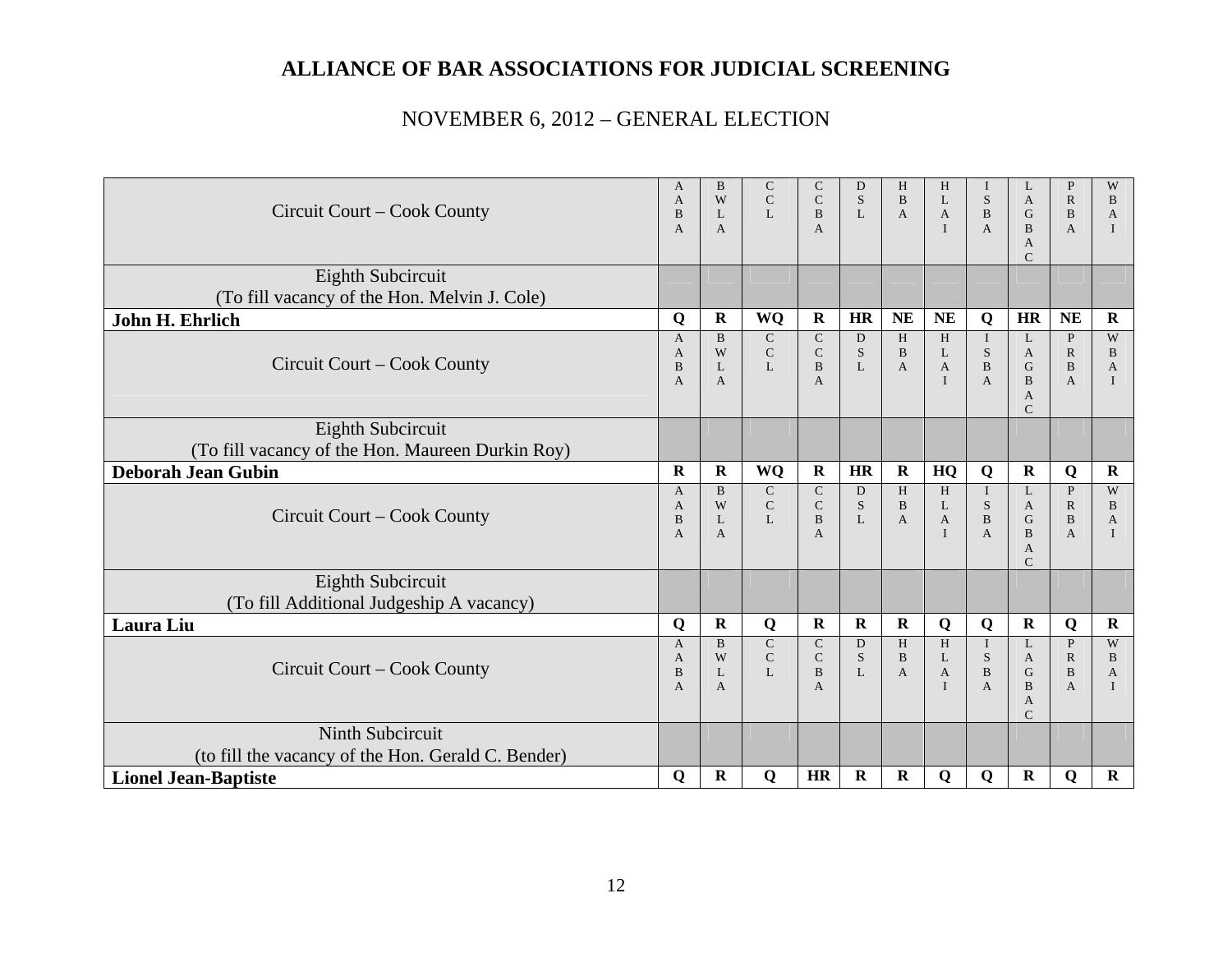|                                                 | A<br>A              | B<br>W            | $\mathsf{C}$<br>$\mathbf C$  | C<br>$\mathsf{C}$            | D<br>S            | H<br>B            | H<br>L            | T<br>S                | L<br>$\mathbf{A}$             | P<br>$\mathbb{R}$            | W<br>B              |
|-------------------------------------------------|---------------------|-------------------|------------------------------|------------------------------|-------------------|-------------------|-------------------|-----------------------|-------------------------------|------------------------------|---------------------|
| Circuit Court – Cook County                     | B                   | $\mathbf{L}$      | $\mathbf{L}$                 | <sub>B</sub>                 | $\mathbf{L}$      | $\mathbf{A}$      | $\mathbf{A}$      | $\mathbf{B}$          | G                             | B                            | $\overline{A}$      |
|                                                 | A                   | A                 |                              | A                            |                   |                   | $\mathbf{I}$      | $\mathbf{A}$          | B<br>$\mathbf{A}$             | $\overline{A}$               |                     |
|                                                 |                     |                   |                              |                              |                   |                   |                   |                       | $\mathcal{C}$                 |                              |                     |
| <b>Ninth Subcircuit</b>                         |                     |                   |                              |                              |                   |                   |                   |                       |                               |                              |                     |
| (To fill vacancy of the Hon. James R. Epstein)  |                     |                   |                              |                              |                   |                   |                   |                       |                               |                              |                     |
| Larry G. Axelrood                               | $\mathbf R$         | ${\bf R}$         | <b>WQ</b>                    | $\mathbf R$                  | <b>HR</b>         | $\mathbf R$       | <b>NE</b>         | HQ                    | HR                            | HQ                           | $\mathbf R$         |
|                                                 | $\overline{A}$<br>A | B<br>W            | $\mathsf{C}$<br>$\mathbf C$  | $\mathsf{C}$<br>$\mathbf C$  | D<br>S            | H<br>$\bf{B}$     | H<br>L            | $\bf{I}$<br>${\bf S}$ | L<br>$\mathbf{A}$             | $\mathbf{P}$<br>$\mathbb{R}$ | W<br>B              |
| Circuit Court – Cook County                     | B                   | $\mathbf{L}$      | L                            | B                            | L                 | A                 | $\mathbf{A}$      | $\, {\bf B}$          | G                             | B                            | A                   |
|                                                 | $\overline{A}$      | A                 |                              | A                            |                   |                   | $\mathbf{I}$      | $\overline{A}$        | $\bf{B}$                      | $\mathbf{A}$                 |                     |
|                                                 |                     |                   |                              |                              |                   |                   |                   |                       | $\mathbf{A}$<br>$\mathcal{C}$ |                              |                     |
| <b>Tenth Subcircuit</b>                         |                     |                   |                              |                              |                   |                   |                   |                       |                               |                              |                     |
| (To fill vacancy of the Hon. Daniel M. Locallo) |                     |                   |                              |                              |                   |                   |                   |                       |                               |                              |                     |
| <b>Thomas R. Allen</b>                          | $\bf{R}$            | $\mathbf R$       | Q                            | $\bf R$                      | $\bf{R}$          | R                 | Q                 | Q                     | $\mathbf R$                   | Q                            | $\mathbf R$         |
|                                                 | $\mathsf{A}$        | <sub>B</sub>      | $\mathsf{C}$                 | $\mathsf{C}$                 | D                 | H                 | H                 | $\mathbf I$           | L                             | P                            | W                   |
| Circuit Court – Cook County                     | A<br>B              | W<br>$\mathbf{L}$ | $\mathsf{C}$<br>$\mathbf{L}$ | $\mathbf C$<br>B             | S<br>L            | $\, {\bf B}$<br>A | L<br>$\mathbf{A}$ | S<br>$\mathbf{B}$     | $\mathbf{A}$<br>G             | $\mathbb{R}$<br>B            | B<br>$\overline{A}$ |
|                                                 | A                   | A                 |                              | A                            |                   |                   | $\mathbf{I}$      | $\mathbf{A}$          | $\bf{B}$                      | $\mathbf{A}$                 |                     |
|                                                 |                     |                   |                              |                              |                   |                   |                   |                       | $\mathbf{A}$<br>$\mathcal{C}$ |                              |                     |
| <b>Eleventh Subcircuit</b>                      |                     |                   |                              |                              |                   |                   |                   |                       |                               |                              |                     |
| (to fill vacancy of the Hon. Edward P. O'Brien) |                     |                   |                              |                              |                   |                   |                   |                       |                               |                              |                     |
| <b>Michael R. Clancy</b>                        | Q                   | $\mathbf R$       | Q                            | $\bf R$                      | $\bf R$           | $\bf R$           | Q                 | Q                     | $\mathbf R$                   | HQ                           | $\mathbf R$         |
|                                                 | $\overline{A}$      | $\mathbf{B}$      | $\mathsf{C}$                 | $\mathsf{C}$                 | D                 | H                 | H                 | $\mathbf{I}$          | L                             | $\mathbf{P}$                 | W                   |
| Circuit Court – Cook County                     | A<br>B              | W<br>$\mathbf{L}$ | $\mathbf C$<br>$\mathbf{L}$  | $\mathsf{C}$<br>$\mathbf{B}$ | S<br>$\mathbf{L}$ | B<br>A            | L<br>$\mathbf{A}$ | S<br>$\, {\bf B}$     | A<br>G                        | $\mathbb{R}$<br>$\mathbf{B}$ | B<br>$\mathbf{A}$   |
|                                                 | A                   | A                 |                              | A                            |                   |                   | $\mathbf{I}$      | $\mathbf{A}$          | B                             | $\overline{A}$               |                     |
|                                                 |                     |                   |                              |                              |                   |                   |                   |                       | $\mathbf{A}$<br>$\mathcal{C}$ |                              |                     |
| <b>Eleventh Subcircuit</b>                      |                     |                   |                              |                              |                   |                   |                   |                       |                               |                              |                     |
| (To fill vacancy of the Hon. Joseph J. Urso)    |                     |                   |                              |                              |                   |                   |                   |                       |                               |                              |                     |
| <b>Lisa Ann Marino</b>                          | $\mathbf Q$         | $\mathbf R$       | $\mathbf Q$                  | $\mathbf R$                  | <b>NR</b>         | $\mathbf R$       | $\mathbf Q$       | $\mathbf Q$           | <b>NR</b>                     | $\mathbf Q$                  | $\mathbf R$         |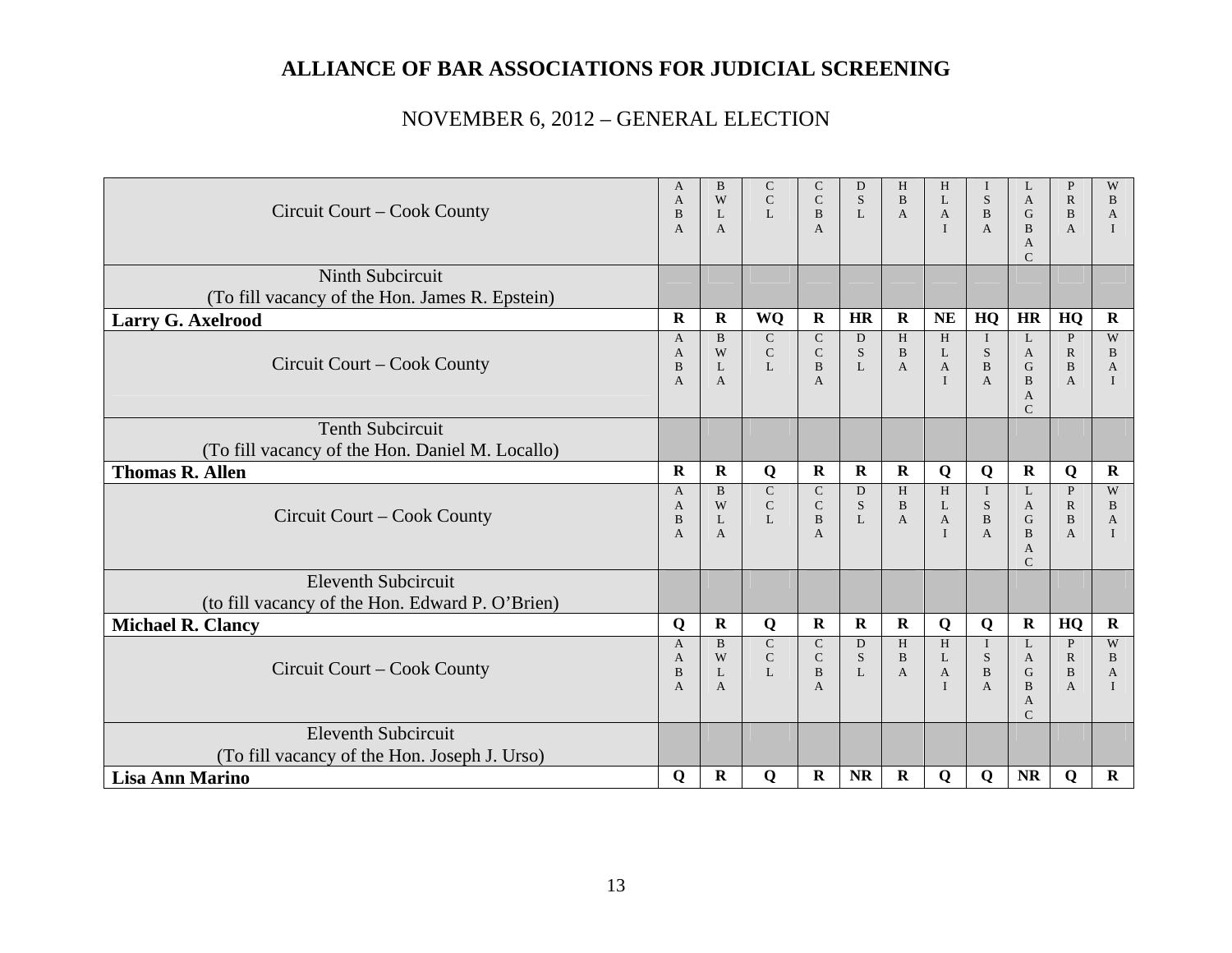| Circuit Court – Cook County                                                       | A<br>A<br>B<br>A                   | <sub>B</sub><br>W<br>L<br>A   | $\mathbf C$<br>$\mathbf C$<br>$\mathbf{L}$    | C<br>$\mathsf{C}$<br>B<br>$\mathbf{A}$                 | D<br>S<br>L            | H<br>$\mathbf{B}$<br>$\mathbf{A}$ | H<br>J<br>$\mathbf{A}$<br>$\mathbf{I}$            | I<br>S<br>$\bf{B}$<br>$\mathbf{A}$                        | L<br>$\mathbf{A}$<br>G<br>$\mathbf{B}$<br>$\mathbf{A}$<br>$\mathcal{C}$ | $\mathbf{P}$<br>$\mathbb{R}$<br>B<br>$\overline{A}$            | W<br>B<br>A                       |
|-----------------------------------------------------------------------------------|------------------------------------|-------------------------------|-----------------------------------------------|--------------------------------------------------------|------------------------|-----------------------------------|---------------------------------------------------|-----------------------------------------------------------|-------------------------------------------------------------------------|----------------------------------------------------------------|-----------------------------------|
| <b>Twelfth Subcircuit</b><br>(To fill vacancy of the Hon. Mary K. Rochford)       |                                    |                               |                                               |                                                        |                        |                                   |                                                   |                                                           |                                                                         |                                                                |                                   |
| Andrea M. Schleifer<br>D                                                          | Q                                  | ${\bf R}$                     | WQ                                            | $\mathbf R$                                            | $\mathbf R$            | $\mathbf R$                       | Q                                                 | Q                                                         | <b>HR</b>                                                               | Q                                                              | $\mathbf R$                       |
| <b>James Paul Pieczonka</b><br>$\boldsymbol{R}$                                   | <b>NR</b>                          | <b>NR</b>                     | <b>NQ</b>                                     | <b>NR</b>                                              | <b>NR</b>              | <b>NR</b>                         | Q                                                 | <b>NQ</b>                                                 | <b>NR</b>                                                               | <b>NQ</b>                                                      | <b>NR</b>                         |
| Circuit Court – Cook County                                                       | $\mathbf{A}$<br>A<br>B<br>A        | <sub>B</sub><br>W<br>L<br>A   | $\overline{C}$<br>$\mathbf C$<br>L            | $\mathbf C$<br>$\mathsf{C}$<br>B<br>$\mathbf{A}$       | D<br>S<br>$\mathbf{L}$ | H<br>B<br>A                       | H<br>L<br>A<br>$\mathbf{I}$                       | $\mathbf{I}$<br>S<br>B<br>$\overline{A}$                  | L<br>$\mathbf{A}$<br>G<br>$\mathbf{B}$<br>A<br>$\mathcal{C}$            | $\mathbf{P}$<br>$\mathbb{R}$<br>B<br>$\overline{A}$            | W<br><sub>B</sub><br>A            |
| <b>Thirteenth Subcircuit</b><br>(To fill vacancy of the Hon. Edward N. Pietrucha) |                                    |                               |                                               |                                                        |                        |                                   |                                                   |                                                           |                                                                         |                                                                |                                   |
| <b>Paul S. Pavlus</b>                                                             | Q                                  | $\mathbf R$                   | Q                                             | $\bf R$                                                | $\bf R$                | $\bf R$                           | <b>NE</b>                                         | Q                                                         | R                                                                       | Q                                                              | $\bf R$                           |
| Circuit Court – Cook County                                                       | $\mathsf{A}$<br>A<br>B<br>A        | $\overline{B}$<br>W<br>L<br>A | ${\bf C}$<br>$\mathsf C$<br>L                 | $\mathsf{C}$<br>$\mathsf{C}$<br>B<br>A                 | D<br>S<br>L            | H<br>$\mathbf{B}$<br>A            | H<br>L<br>$\mathbf{A}$<br>$\mathbf{I}$            | $\mathbf{I}$<br>${\bf S}$<br>$\mathbf{B}$<br>$\mathbf{A}$ | L<br>$\mathbf{A}$<br>G<br><sub>B</sub><br>$\mathbf{A}$<br>$\mathcal{C}$ | P<br>$\mathbb{R}$<br>B<br>$\overline{A}$                       | W<br>B<br>A                       |
| <b>Thirteenth Subcircuit</b><br>(To fill additional Judgeship "A" vacancy)        |                                    |                               |                                               |                                                        |                        |                                   |                                                   |                                                           |                                                                         |                                                                |                                   |
| <b>Martin C. Kelley</b>                                                           | $\mathbf Q$                        | $\mathbf R$                   | <b>NQ</b>                                     | $\bf{R}$                                               | $\bf R$                | $\bf R$                           | $\mathbf Q$                                       | Q                                                         | <b>NR</b>                                                               | <b>NQ</b>                                                      | <b>NR</b>                         |
| Circuit Court – Cook County                                                       | $\mathsf{A}$<br>A<br>$\bf{B}$<br>A | $\overline{B}$<br>W<br>L<br>A | $\overline{C}$<br>$\mathbf C$<br>$\mathbf{L}$ | $\mathbf C$<br>$\mathbf C$<br>$\bf{B}$<br>$\mathbf{A}$ | D<br>S<br>$\mathbf{L}$ | H<br><sub>B</sub><br>$\mathbf{A}$ | H<br>$\mathbf{L}$<br>$\mathbf{A}$<br>$\mathbf{I}$ | $\mathbf{I}$<br><sub>S</sub><br>$\bf{B}$<br>$\mathbf{A}$  | L<br>$\mathbf{A}$<br>G<br>B<br>$\mathsf{A}$<br>$\mathcal{C}$            | $\mathbf{P}$<br>$\mathbb{R}$<br>$\mathbf{B}$<br>$\overline{A}$ | W<br><sub>B</sub><br>$\mathbf{A}$ |
| <b>Fourteenth Subcircuit</b><br>(To fill vacancy of the Hon. Lawrence O'Gara)     |                                    |                               |                                               |                                                        |                        |                                   |                                                   |                                                           |                                                                         |                                                                |                                   |
| Regina Ann Scannicchio                                                            | Q                                  | $\mathbf R$                   | WQ                                            | $\mathbf R$                                            | $\bf R$                | $\bf R$                           | HQ                                                | Q                                                         | <b>HR</b>                                                               | HQ                                                             | $\mathbf R$                       |